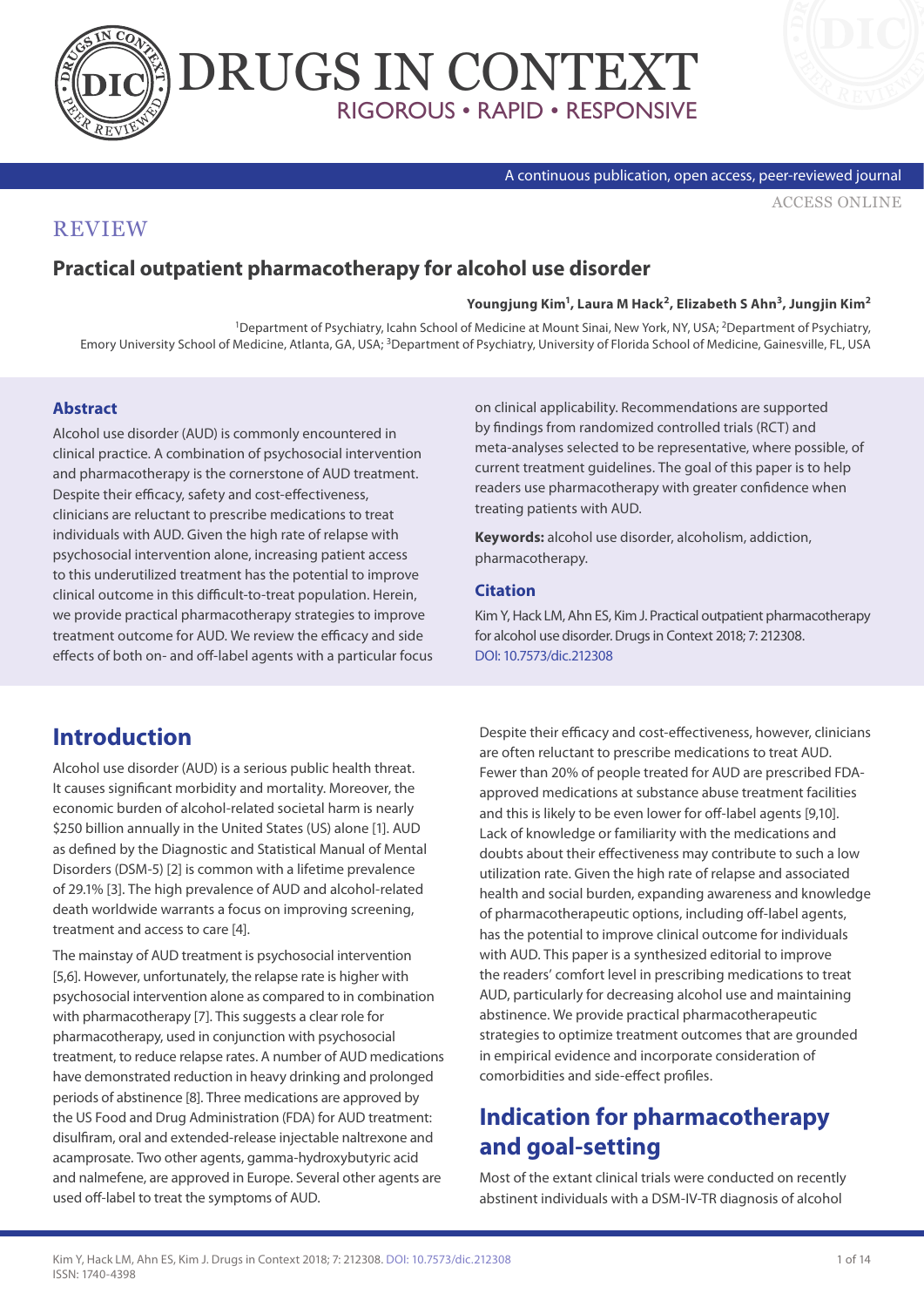dependence. DSM-IV-TR has since undergone a revision wherein alcohol abuse and alcohol dependence are integrated into a single disorder called AUD with mild, moderate and severe subclassifications. Although diagnostic crossover into DSM-5 is imprecise, alcohol dependence is roughly comparable to the moderate-to-severe subtype of AUD, whereas alcohol abuse is comparable to the mild subtype. Patients with AUD, particularly those with moderate-to-severe subtype, should be considered for adjuvant pharmacotherapy together with evidence-based psychosocial intervention [5,6,11].

The main goal of AUD treatment is either complete abstinence or reduction of heavy drinking (harm reduction), which is a proxy marker for harmful alcohol-related psychosocial consequences. Although controversy exists as to which is the preferred goal of AUD treatment, both options have benefits [12,13]. Goals should be developed with patients on a personalized basis. For individuals with severe comorbid psychiatric (e.g., bipolar disorder) or medical conditions (e.g., cirrhotic liver disease), clinicians should advocate strongly for complete abstinence as the treatment goal. Reduction of heavy drinking may be a more reasonable goal for ambivalent patients who lack the readiness to commit to abstinence [14]. Principles of motivational interviewing, together with flexibility and willingness to work with the patient's goals, can be helpful when working with these patients.

### **Brief neurobiology of AUD**

Given that existing treatments are moderately effective at best, clinicians must strive to optimize their understanding of the disorder and its underlying neuroscience. This means having a basic understanding of the effect of each agent on brain circuitry and its downstream effects. In line with our focus on clinical practice, we provide here a simplified overview. A more detailed neurobiology underlying AUD can be found elsewhere [15–18].

AUD medications alter the reinforcing effects of alcohol by affecting neurotransmitters that interact with the mesocorticolimbic reward pathway. Five neurotransmitters have been centrally implicated in AUD: dopamine, endogenous opioids, serotonin (5-HT), gamma-aminobutyric acid (GABA) and glutamate [18]. Alcohol indirectly increases dopamine levels in the mesocorticolimbic system and activates muopioid receptors in the brain. These effects are associated with the positive reinforcing and rewarding effects of alcohol. With chronic alcohol use, the brain adapts and the rewarding effects of alcohol-induced dopaminergic response are attenuated over time. Thus, the individual requires higher doses of alcohol to experience the rewarding effect, known as tolerance. In addition, alcohol increases the effects of GABA, a major inhibitory neurotransmitter, and inhibits the effects of glutamate, a major excitatory neurotransmitter in the brain. With chronic alcohol use, the GABA system is downregulated and the glutamatergic system is upregulated to counter the sedating, GABA-enhancing, glutamate-dampening effects

of alcohol. This explains the hyperexcitable symptoms in the acute withdrawal phase that often require detoxification with benzodiazepines. The symptoms of acute alcohol withdrawal phase commonly start within hours from the last drink and typically subside within days without treatment. Symptoms include tremor, autonomic hyperactivity, nausea or vomiting, psychomotor agitation, and, in severe cases, seizures or delirium tremens [19]. For many patients with AUD, the acute withdrawal phase is followed by a protracted withdrawal phase that can last months to years. The symptoms of the protracted withdrawal phase include tremor, anxiety, insomnia, low energy, anhedonia and dysphoria [19,20]. It is theorized that this protracted withdrawal phase reflects a period of neural recovery from damage sustained by alcohol use [19]. This physiological resetting is known as allostasis, a bodily response to stress to reclaim homeostasis. Alcohol consumption during this period instantly relieves the unpleasant symptoms of this stress–response system and, thus, increases the relapse vulnerability of abstinent AUD patients.

# **Practical prescribing strategies**

Pharmacotherapy can be started either in the outpatient setting or during hospitalization for intoxication or withdrawal. Both abstinence and harm reduction approaches may be helpful. Collaborating with AUD patients to lower daily consumption may be helpful in working toward abstinence [21]. Pharmacotherapy is typically started after a patient has become abstinent from alcohol with inpatient or outpatient formal detoxification. However, it is also commonly initiated for individuals in an outpatient setting who are still consuming alcohol and have a goal of reducing their consumption. Table 1 concisely summarizes the dosing, side effects and other prescribing considerations of AUD medications discussed in this paper. Figure 1 is a suggested treatment algorithm for selection of agents that reflects the authors' perspective on AUD pharmacotherapy in the outpatient setting. Three agents are approved in the US, and we recommend providing initial consideration to these agents. Detailed guidelines for use of these agents can be found at the American Psychiatric Association Practice Guideline for the Treatment of Substance Use Disorders [22,23], Substance Abuse and Mental Health Services Administration guidelines [24], as well as the National Institute of Health and Clinical Excellence (NICE) guidelines [6].

### **First-line agents**

Both naltrexone and acamprosate are FDA-approved for the treatment of AUD. The key to selection starts with identification of concurrent opioid use and medical comorbidities. If the patient is currently using opioids to treat pain or the patient has acute hepatitis or liver failure, naltrexone is contraindicated and acamprosate may be a better option. Typically, acamprosate is best for maintaining sobriety once the patient has achieved abstinence. Renal impairment with creatinine clearance less than 30 mL per minute is a contraindication for acamprosate,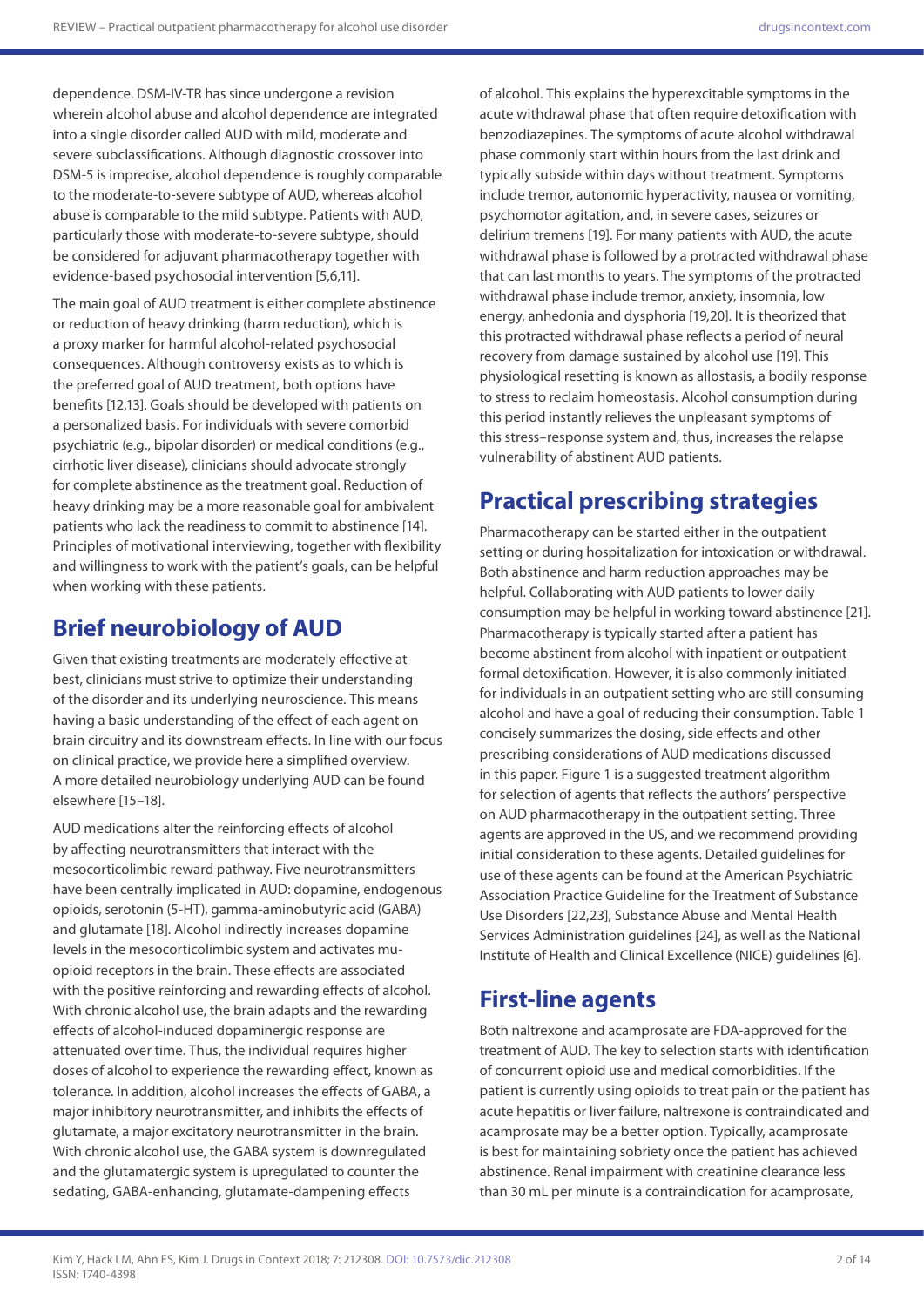| Medication <sup>1</sup> | Dosing <sup>2</sup>                                                                                                                                   | Side effects and monitoring <sup>3</sup>                                                                                                                                                          | Medicolegal tips, other indications and<br>contraindications <sup>4</sup>                                                                                                                                                                                                                                                                                                                                                                                                    |
|-------------------------|-------------------------------------------------------------------------------------------------------------------------------------------------------|---------------------------------------------------------------------------------------------------------------------------------------------------------------------------------------------------|------------------------------------------------------------------------------------------------------------------------------------------------------------------------------------------------------------------------------------------------------------------------------------------------------------------------------------------------------------------------------------------------------------------------------------------------------------------------------|
| <b>Naltrexone</b>       | 50 mg once daily<br>380 mg monthly<br>for intramuscular<br>formulation                                                                                | Nausea, vomiting,<br>decreased appetite, anxiety,<br>hepatocellular injury,<br>suicidality<br>Injection site reactions for the<br>intramuscular formulation<br>Monitor liver function             | - Patient must be opioid-free for 7-10 days<br>prior to initiation, as confirmed by negative<br>urine test and/or naloxone challenge test<br>- Discontinue if opioid-based anesthesia is<br>anticipated<br>- Warn patients of potential for<br>hepatotoxicity<br>- Contraindicated in acute hepatitis or liver<br>failure                                                                                                                                                    |
| Acamprosate             | 333 mg tablets<br>2 tablets three times<br>daily for weight<br>$\geq$ 132 lbs and 2 tablets<br>twice daily for weight<br>$<$ 132 lbs<br>*Renal dosing | Diarrhea, nausea, flatulence,<br>anxiety, depression, suicidality<br>Monitor renal function                                                                                                       | - Contraindicated in patients with creatinine<br>clearance less than 30 mL per minute                                                                                                                                                                                                                                                                                                                                                                                        |
| <b>Disulfiram</b>       | Begin at 250 mg<br>daily, may increase to<br>500 mg daily<br>*Variable starting<br>doses                                                              | Disulfiram-alcohol interaction,<br>metallic taste, dermatitis,<br>sedation, headache, psychosis,<br>hepatotoxicity, hypotension<br>Monitor liver function                                         | - Patients must be educated about the<br>effects if they drink, including potentially<br>lethal hypotension, and that reactions may<br>occur up to 2 weeks after discontinuing<br>the medication, as well as with other forms<br>of alcohol, including mouthwash and with<br>cough syrup<br>- Contraindicated in patients who<br>are intoxicated with alcohol, taking<br>metronidazole, amprenavir, ritonavir, or<br>sertraline, have psychosis or cardiovascular<br>disease |
| Topiramate              | Begin at 25 mg daily<br>and increase to up to<br>150 mg twice daily<br>*Renal dosing                                                                  | Sedation, dizziness, ataxia,<br>paresthesia, psychomotor<br>retardation, speech difficulties,<br>tremor, nausea, cognitive<br>function, metabolic acidosis<br>Monitor electrolytes                | - Indicated for epilepsy, migraine<br>prophylaxis, chronic weight management<br>- Non-FDA use for bipolar disorder,<br>psychotropic drug-induced weight gain,<br>binge-eating disorder<br>- Contraindicated within 6 hours of<br>alcohol use                                                                                                                                                                                                                                 |
| Gabapentin              | Begin at 300 mg once<br>daily and increase to<br>up to 600 mg three<br>times daily<br>*Renal dosing                                                   | Sedation, dizziness, ataxia, fatigue,<br>tremor, xerostomia, constipation,<br>weight gain, peripheral edema,<br>sudden death (when used in<br>epilepsy) and suicidality<br>Monitor renal function | - Indicated for post-herpetic neuralgia,<br>adjunctive therapy in epilepsy, restless leg<br>syndrome<br>- Non-FDA use for fibromyalgia, anxiety,<br>bipolar disorder                                                                                                                                                                                                                                                                                                         |
| Baclofen                | Begin at 5 mg three<br>times daily, may<br>increase up to 10 mg<br>three times daily                                                                  | Dizziness, drowsiness, fatigue,<br>weakness, CNS depression,<br>respiratory depression,<br>seizures                                                                                               | - Indicated for spasticity<br>- Non-FDA use for intractable hiccups                                                                                                                                                                                                                                                                                                                                                                                                          |
| Nalmefene               | 18 mg daily as<br>needed 1-2 hours<br>prior to anticipated<br>drinking situation or<br>as soon as possible<br>after drinking                          | Nausea, vomiting, insomnia,<br>fatigue, dizziness, confusion,<br>psychosis, dissociation                                                                                                          | - Not available in the US but approved for<br>AUD in the EU<br>- Should not be chewed or crushed owing to<br>potential for skin sensitization if medication<br>comes in contact with skin                                                                                                                                                                                                                                                                                    |

*(Continued)*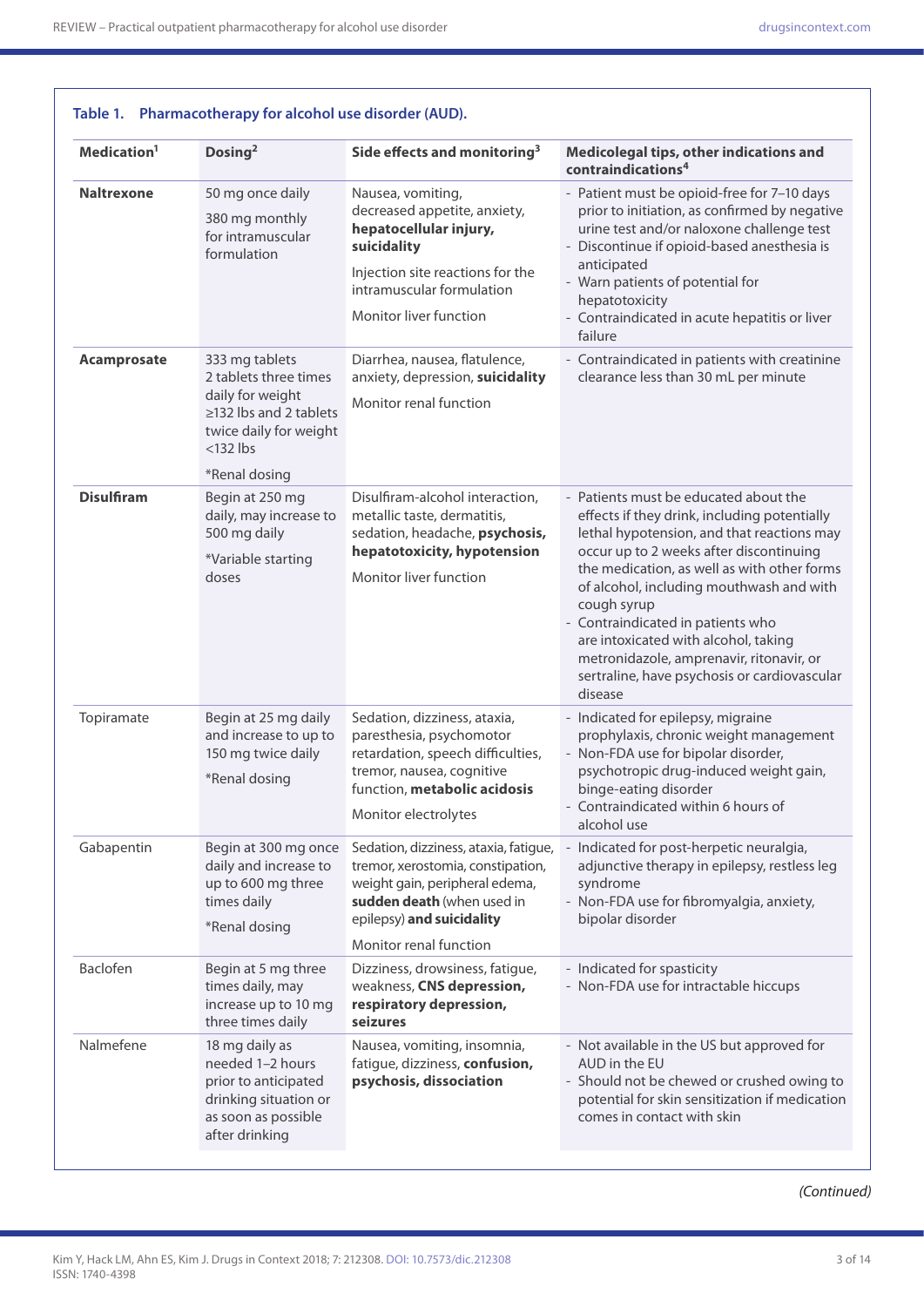**Table 1. (***Continued***)**

| Medication <sup>1</sup>          | Dosing <sup>2</sup>                                                                                          | Side effects and monitoring <sup>3</sup>                                                                                                                         | Medicolegal tips, other indications and<br>contraindications <sup>4</sup>                                                                                                                                                                              |
|----------------------------------|--------------------------------------------------------------------------------------------------------------|------------------------------------------------------------------------------------------------------------------------------------------------------------------|--------------------------------------------------------------------------------------------------------------------------------------------------------------------------------------------------------------------------------------------------------|
| Gamma-<br>hydroxybutyric<br>acid | Administer 50-100<br>mg/kg daily divided<br>into 3-6 doses<br>*hepatic dosing                                | Dizziness, vertigo, sedation,<br>headache, nausea, vomiting,<br>enuresis, depression,<br>respiratory depression<br>in overdose, psychosis,<br>wandering at night | - Indicated excessive sleepiness and<br>cataplexy in narcolepsy<br>- Use with extreme caution given potential<br>for abuse and/or diversion<br>- Providers must register with Xyrem REMS<br>Program and use pharmacy that is specially<br>certified    |
| SSRI <sup>5</sup>                | Depends on choice of<br>the SSRI                                                                             | Constipation, flatulence,<br>insomnia, sedation, tremor,<br>headache, dizziness, sweating,<br>sexual dysfunction, seizures,<br>mania, suicidality                | - Indicated for mood, anxiety, obsessive<br>compulsive disorders, eating disorders, but<br>depends on the choice of SSRI<br>- Use with caution in patients with history of<br>seizures or bipolar disorder                                             |
| Varenicline                      | Begin at 0.5 mg daily,<br>may increase up to 1<br>mg twice daily                                             | Dose dependent nausea,<br>vomiting, constipation,<br>flatulence, insomnia, headache,<br>abnormal dreams, depression,<br>suicidality                              | - Indicated for nicotine dependence<br>- Carefully monitor for changes in behavior,<br>depressed mood, agitation and suicidality                                                                                                                       |
| Ondansetron                      | Studies have used<br>low doses (4 µg twice<br>daily) but lowest dose<br>available is 4 mg<br>*hepatic dosing | Headache, fatigue, constipation,<br>diarrhea, dizziness, dose<br>dependent QT prolongation<br>Monitor EKG in high risk patients                                  | - Indicated for nausea/vomiting<br>- Avoid in patients with congenital long QT<br>syndrome<br>- Use caution and monitor EKG in<br>patients with electrolyte abnormalities,<br>bradyarrhythmias, or CHF and those taking<br>another QT prolonging agent |

1FDA (U.S. Food and Drug Administration) approved medications for treatment of AUD indicated in bold. 2All dosing in oral route unless otherwise indicated.

<sup>3</sup>More common or notable side effects listed first, with serious but rare potential adverse effects to be aware of highlighted in bold.

<sup>4</sup>Specific medication allergy not listed for each medication to avoid redundancy, but prescribers should be aware of this contraindication.

5Selective serotonin reuptake inhibitors.

\*Indicates drug dosing considerations for patients with hepatic or renal impairments.

and as such, baseline creatinine clearance should be evaluated. If the patient is still actively drinking, does not use opioids and has no hepatic impairment, the safest option is to initiate naltrexone. Naltrexone does not interact with alcohol and does not exhibit addictive potential.

### Oral naltrexone

Naltrexone blocks the mu-opioid receptor that modulates the dopaminergic mesolimbic pathway, thereby dampening alcohol's pleasurable, reinforcing effects [18]. The starting dose is 50 mg/day for most patients, but prescribers may be more conservative for at-risk patients, using 25 mg/day as the starting dose, which can be increased over a period of 1–2 weeks to a maintenance dose of 50 mg/day [25]. Multiple meta-analyses of randomized controlled trials (RCT) have found that naltrexone reduces alcohol intake and relapse rates. The risk of heavy drinking has been shown to be reduced by 83% compared

to placebo (number needed to treat [NNT]=9) with a 4% reduction in drinking days [26]. A 2014 meta-analysis reported a more modest benefit (NNT=12) to prevent return to heavy drinking for 50 mg/day of oral naltrexone [27]. The efficacy of naltrexone may be influenced by the presence of genetic predisposition, such as a single nucleotide polymorphism (SNP) in the mu-opioid receptor gene (OPRM1) and a variable number tandem repeat polymorphisms (VNTP) in the dopamine transporter gene (DAT1) [28–30]. Common side effects are nausea, headache, sedation and dizziness, which typically self-resolve with time. Given reports of elevated liver enzymes and low, but theoretical risk of hepatotoxicity, periodic liver enzyme monitoring is recommended. In addition, considering the mechanism of naltrexone as an opioid antagonist, it is contraindicated in patients using opioids. Treatment should not begin until the patient has been off opioids for more than a week. Naltrexone should also be discontinued if a surgical operation using opioid-based anesthesia is anticipated.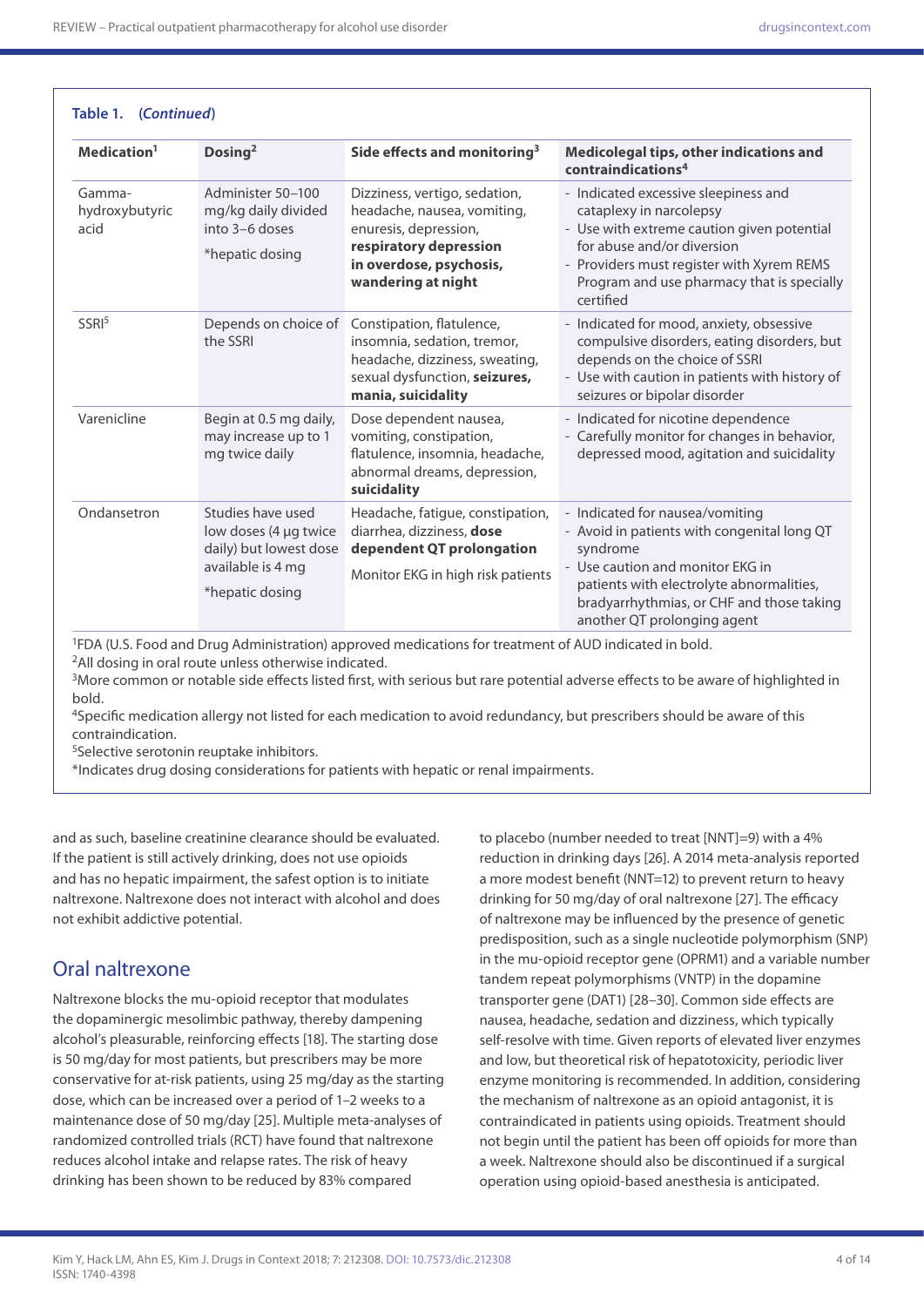

#### Depot naltrexone

Depot formulation of naltrexone has been developed to improve adherence [25,31,32]. This formulation conveniently cuts dosing frequency from daily to monthly. It also avoids peak effects that may contribute to the higher likelihood of side effects. Three depot formulations are available (Vivitrol, Naltrel, Depotrex) of which only Vivitrol is approved in the US [33]. No head-to-head trials of these formulations are available. A large RCT of individuals receiving Vivitrol 380 mg monthly reduced heavy drinking by 25% compared to placebo [34]. Another multisite study involving a different depot formulation, Naltrel, did not replicate this result, but it did find that the medication increased the cumulative number of abstinent days during the 90-day treatment period compared to placebo (52.8 *vs* 45.6 days) [35]. Nevertheless, depot naltrexone is a useful agent when the patient receives benefit from oral naltrexone but has difficulty with adherence. Common side effects of

Vivitrol are nausea, fatigue and decreased appetite. As with any depot formulation, clinicians should monitor injection-site reactions (e.g., pain, swelling, bruising, pruritus or redness) persisting for more than 2 weeks.

#### Acamprosate

Acamprosate is often considered an 'artificial alcohol' or a 'functional glutamate antagonist.' This is because it inhibits the glutamate system and enhances the GABA system much like alcohol itself without the addictive properties of alcohol [25,36,37]. The typical dose is two 333 mg tablets three times a day, with lower recommended doses for patients with renal impairment. Multiple meta-analyses have found acamprosate to reduce alcohol consumption compared to placebo. Acamprosate decreased return to any drinking to 86% of placebo (NNT=9) and increased abstinence duration by 11% [38]. Another meta-analysis of largely European studies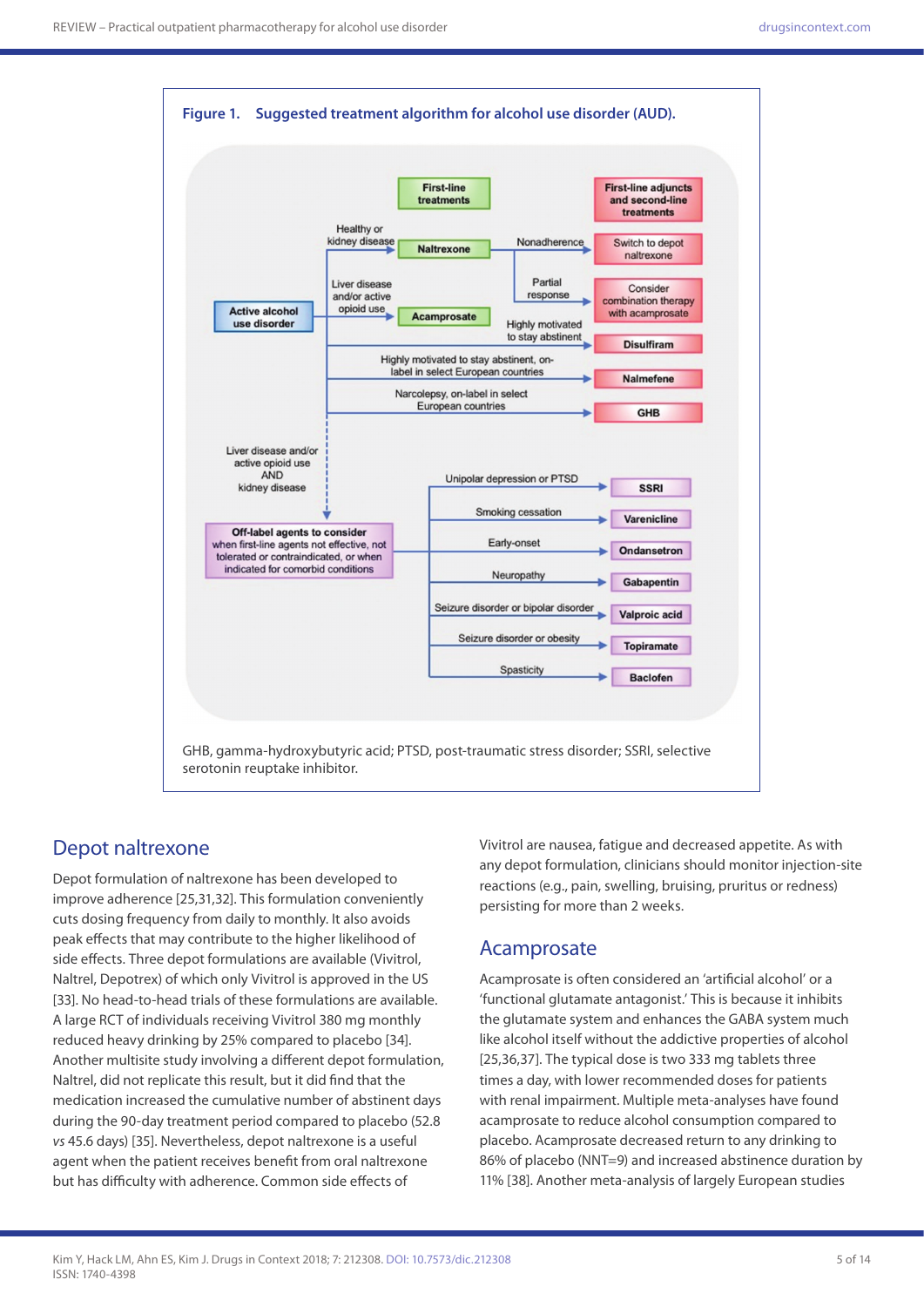found acamprosate increased 6-month abstinence rate (36.1 *vs* 23.4%) compared to placebo [39]. However, the Combining Medications and Behavioral Interventions (COMBINE) study [7] and its 1-year posttreatment drinking outcome study [40] did not show that acamprosate is more effective than placebo. Differences in study methodology between US and European studies may explain differing outcome [25]. Acamprosate has an excellent safety profile with diarrhea and fatigue being the most commonly reported side effects, which typically subside with use. It is not addictive and is safe in overdose. It is safe for patients with severe liver disease due to predominant renal excretion bypassing hepatic metabolism. Accordingly, acamprosate requires dose adjustment for renal insufficiency and it is contraindicated in patients with creatinine clearance less than 30 mL per minute.

# **Second-line agents**

Except for disulfiram, these agents are all off-label in the US. The agents discussed in this section are worth considering when naltrexone and acamprosate are ineffective or contraindicated. The evidence here is more mixed, and clinical judgment integrating mechanism, tolerability and comorbidity is essential. Informed consent must be obtained with a clear explanation about the off-label status, risks and benefits.

### **Disulfiram**

If the patient is motivated to stay abstinent and expresses a desire to try this agent, disulfiram may be an option. This medication does not promote abstinence by decreasing craving, but creates an aversive reaction to alcohol that discourages drinking [41]. Disulfiram blocks acetaldehyde dehydrogenase and prevents the breakdown of alcohol central metabolite, acetaldehyde. Acetaldehyde accumulation is responsible for the unpleasant physiologic reaction like flushing, nausea, vomiting, headache, palpitation and hypotension. These symptoms emerge approximately 10 minutes after alcohol ingestion and may last for several hours. The aversive reaction can be fatal due to hypotension [42,43] and, as such, this approach requires a clear commitment to total abstinence and patient education about covert forms of alcohol (e.g., mouthwash) to be avoided and duration of drug effects (up to 2 weeks after the last dose of disulfiram). The treatment starts, at least 12 hours after the last alcoholic drink at varying initial doses up to 500 mg/day for 1–2 weeks, after which the dose may be adjusted between 125 and 500 mg/day (average 250 mg/day) based on the severity of adverse effect [42].

The trial results for disulfiram are more mixed compared to naltrexone or acamprosate. In a 2014 meta-analysis (n=492), disulfiram was equivalent to placebo in return to any drinking or other primary outcome endpoints although none of the trials evaluated disulfiram efficacy under supervised treatment settings [27]. Earlier studies including one of US veterans (n=605) in a multicenter RCT for 52 weeks disulfiram

also showed that disulfiram was not superior to placebo for abstinent days or time to first drink [44]. However, subgroup analysis in this study found that disulfiram reduced total drinking days. When disulfiram is taken routinely under supervised conditions, such as in a 12-week supervised head-to-head trial comparing disulfiram, naltrexone and acamprosate (n=243), disulfiram had a more significant reduction in heavy drinking days and longer abstinence periods [45]. This benefit faded with subsequent unsupervised treatment up to 52 weeks. In general, with proper supervision, disulfiram may benefit some AUD patients. When taken as directed without alcohol use, it is well tolerated. Common side effects of fatigue, drowsiness and headache typically self-resolve. Rare but serious side effects of hepatotoxicity and psychosis should be monitored with routine follow up and liver enzyme monitoring.

### **Topiramate**

Topiramate is an off-label agent for AUD. Its on-label indications are for seizure, migraine and obesity. If the patient has these comorbidities, topiramate is worth considering. Its main anti-AUD effects are mediated by the dampening of glutamate receptor activity and potentiation of inhibitory GABA-A receptor activity [46]. It is typically started at a low dose of 25 mg/day and slowly titrated up over several weeks to avoid side effects such as cognitive impairment and sedation. The maximum dose is 150 mg twice daily. A 2014 meta-analysis of topiramate *vs* placebo (n=691) resulted in a decrease in alcohol consumption [27], and other meta-analysis in the same year (n=1125) across 7 RCTs showed benefit for abstinence and heavy drinking [47]. Another large 2017 meta-analysis also found a reduction in total alcohol consumption with topiramate [48]. Adverse effects of topiramate include cognitive impairment, paresthesias, anorexia, fatigue, headache, drowsiness and depression.

### Gabapentin

Gabapentin is another antiepileptic medication used offlabel for AUD [49]. Its on-label indications are seizure and neuropathic pain. AUD patients for which gabapentin should be considered are those with comorbid neuropathy (typically alcoholic neuropathy or even diabetic neuropathy). It inhibits excitatory calcium channels and potentiates inhibitory GABA-B receptors. In a 12-week RCT involving recently abstinent alcohol dependent outpatients (n=150), gabapentin was found to increase abstinence rates without serious adverse side effects [50]. Gabapentin in combination with naltrexone was found to exhibit additive effects compared to naltrexone alone [51]. Doses of 900 and 1800 mg/day have been studied. Low-to-moderate doses (300–900 mg/day) are generally well tolerated while higher doses (1800 mg/day) can cause sedation and dizziness. Gabapentin is primarily cleared through renal excretion, and as such, monitoring renal function, including a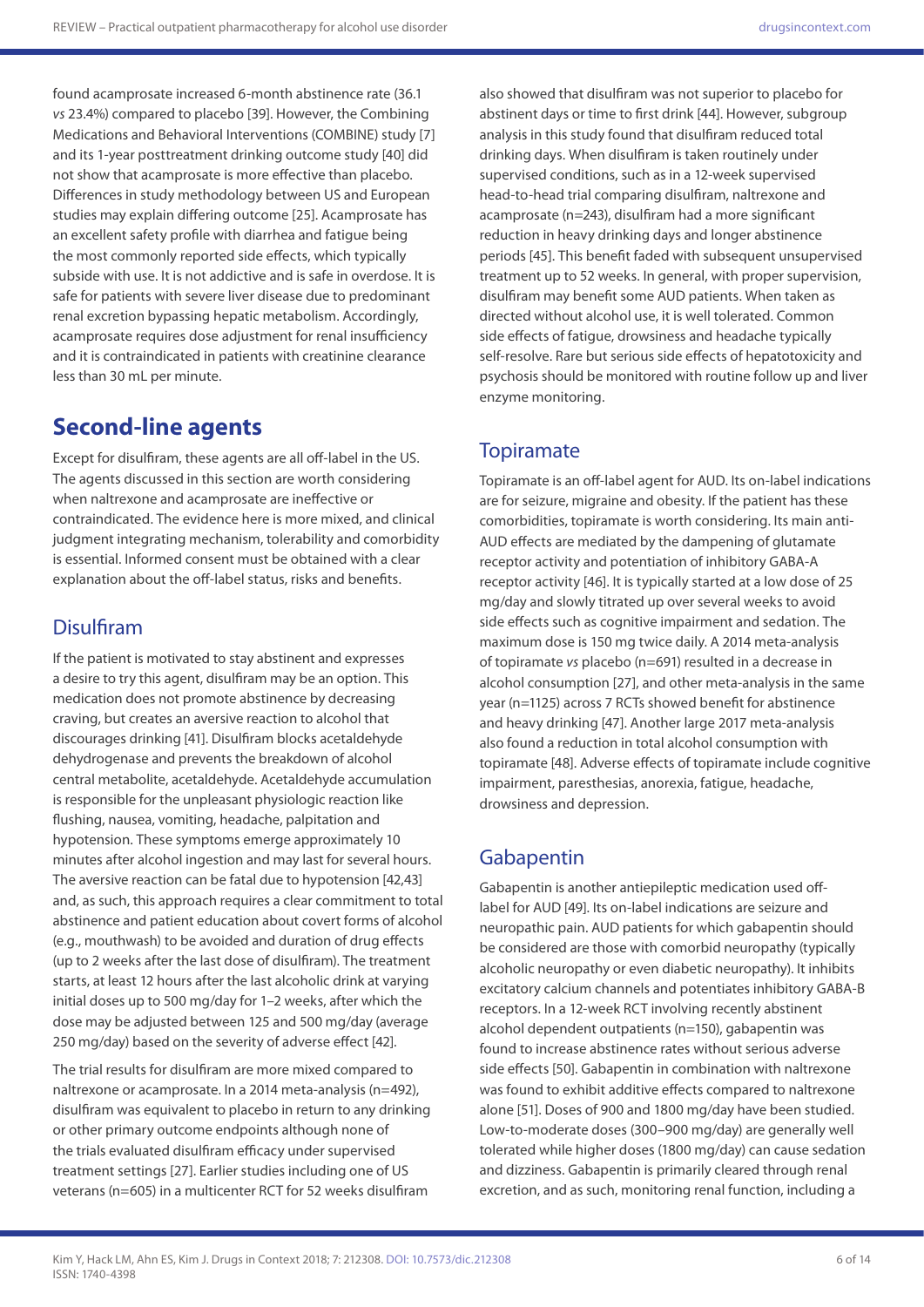baseline level, is appropriate. Gabapentin also has the potential for misuse or abuse [52] that warrants monitoring.

#### Baclofen

Baclofen is a GABA-B receptor agonist approved for spasticity treatment. Baclofen's efficacy for alcohol dependence has been more mixed than topiramate or gabapentin. Baclofen study doses range from 20 to 60 mg. Two RCTs (n=84, n=39) found baclofen to be associated with higher rates of abstinence compared to placebo [53,54]; whereas, another RCT (n=80) found no difference compared to placebo [55]. Baclofen was well tolerated in these studies without evidence of abuse or serious adverse effects. Adverse effects include nausea, vertigo and sleepiness. More serious side effects are hepatotoxicity, encephalopathy and hyperammonemia. Studies have also investigated high-dose baclofen (180–270 mg/day). However, the results varied and did not consistently demonstrate superior anti-AUD efficacy [56–58]. High-dose baclofen also runs the risk of sedation and additive CNS depressant effects when consumed together with alcohol.

#### Nalmefene

Nalmefene is not available in the US but is approved for utilization in the EU for AUD. It is an opioid antagonist similar to naltrexone, but theoretically lasts longer, has greater bioavailability and no observed dose-dependent hepatotoxicity. A 2014 meta-analysis of three RCTs (combined n=608) demonstrated anti-AUD benefit using targeted dosing strategy (i.e., taken as needed before high-risk pro-drinking situations) [27]. One of the included trials (n=403) showed greater reduction of heavy drinking days with nalmefene compared to placebo (44 *vs* 32%) [59]. However, another subsequent 2015 meta-analysis of harm and benefit of nalmefene compared to placebo concluded that nalmefene has limited efficacy for alcohol consumption [60]. There are calls for post-approval randomized comparative studies and to even consider withdrawal of the AUD-treatment indication in Europe [61]. Common adverse effects of nalmefene are nausea, insomnia, fatigue and dizziness. A rare, but possible risk of psychosis and dissociation exists and warrants monitoring.

### Gamma-hydroxybutyric acid

Gamma-hydroxybutyric acid (GHB) is a naturally occurring neurotransmitter in the human brain that acts as an antagonist at GHB, GABA-B and GABA-A receptors [62]. It is on-label in the US and several European countries for the treatment of narcolepsy. It has been approved in Italy and Austria for relapse prevention in alcohol dependence and alcohol withdrawal syndrome. Only one double-blind RCT (n=82) has been conducted comparing 50 mg/kg/day of GHB with placebo in an outpatient setting of alcohol-dependent patients [63]. After 12 weeks, more patients in the treatment group were abstinent (31 *vs* 6%) or had reduced their drinking (42 *vs* 17%)

as compared to the placebo group. A 2010 Cochrane review, including the double-blind RCT and several open-label trials comparing GHB with naltrexone and disulfiram concluded that, in the medium term (3–12 months), GHB appears favorable to naltrexone and disulfiram both in maintaining abstinence and preventing a craving based on a small amount of randomized evidence [64]. Vertigo and dizziness were the most frequently reported adverse reactions in these trials. The main concern with GHB is the potential for abuse and diversion, as well as potential craving for this drug. Consequently, it should be used with caution and careful monitoring.

#### Varenicline

Varenicline affects the nicotinic acetylcholine receptors in the ventral tegmental area, specifically acting as a partial agonist at α4β2 and a full agonist at α7. It is approved for nicotine dependence in the US. It is unclear how this medication affects symptoms of AUD. However, studies have found evidence that varenicline modifies dopamine release in the nucleus accumbens [65]. A multisite RCT (n=200) found evidence to support the utilization of varenicline for reducing alcohol consumption and craving in patients with AUD [66]. The trial has found that varenicline is generally well tolerated with mild adverse effects, the most common of which are nausea, abnormal dreams and constipation. There have been case reports of new-onset or worsening psychiatric symptoms with varenicline use. Consequently, patients should be carefully monitored, although the trials in AUD have not found these effects. Patients with AUD for which varenicline should be considered are those with comorbid nicotine dependence. The target dose is 1 mg twice daily titrated from 0.5 mg/day over a week.

#### Selective serotonin reuptake inhibitors

Selective serotonin reuptake inhibitor (SSRI) antidepressants may be considered for individuals with comorbid psychiatric disorders. A meta-analysis of seven RCTs showed that the SSRIs adequately treat individuals with AUD and depression [67], while another meta-analysis showed that SSRIs were not more effective than placebo in treating AUD with comorbid depression [68]. Those with comorbid post-traumatic stress disorder (PTSD) may benefit from sertraline, particularly those with less severe AUD and early onset PTSD [69]. In a small study of participants (n=35) with comorbid AUD and major depressive disorder comparing the combination of escitalopram and aripiprazole to aripiprazole alone, Han et al. found that the combination was more effective at decreasing depressive symptoms and craving for alcohol [70].

#### **Ondansetron**

Ondansetron is an anti-nausea agent that selectively blocks serotonin 5-HT3 receptors. Patients with early-onset alcohol dependence, defined as onset of problematic drinking at or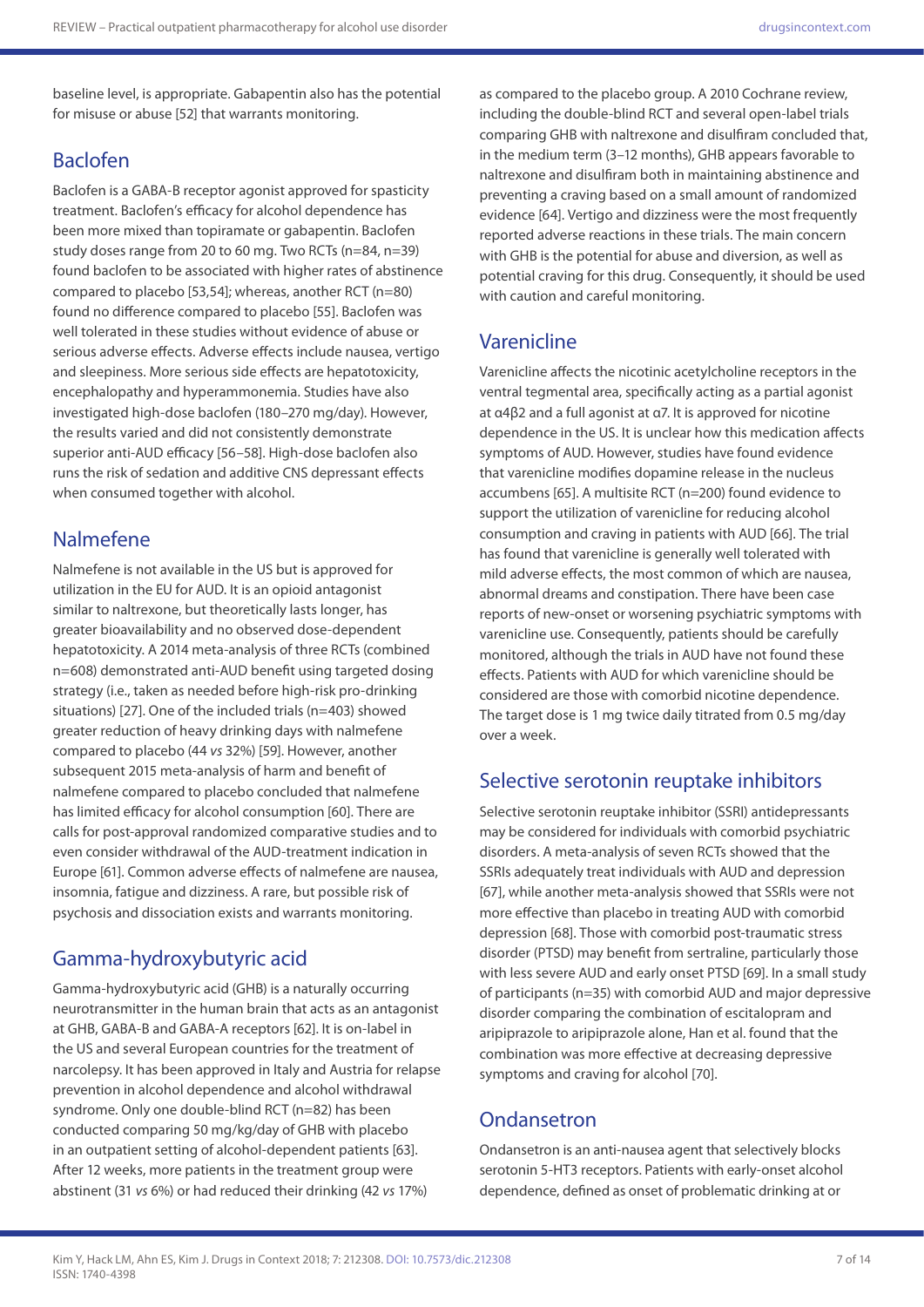before age 25, tend to respond favorably to ondansetron at 4 μg twice daily [71–73]. In a RCT of male participants ages 18–60 years of age (n=102), 16 mg daily of ondansetron was superior to placebo in decreasing the proportion of heavy drinking days in the imputed sample but not in increasing proportion of abstinent days [74]. Because the dose range used in these studies has been broad, the optimal dosage is unknown. Ondansetron can be dosed twice daily. Major adverse effects are diarrhea, headache and fever. Dose-dependent QT prolongation may occur and, as such, electrocardiograph (EKG) monitoring and screening for underlying cardiac conditions are warranted.

# **Combining pharmacotherapy**

Combining medications that utilize different therapeutic mechanisms of action may be essential for patients with inadequate response to monotherapy. There is again a paucity of data for this approach and clinical judgment weighing the risks and benefits is needed. Studied combinations include (1) naltrexone and acamprosate, (2) naltrexone and ondansetron, and (3) naltrexone and sertraline. Two trials examining the combination of oral naltrexone and acamprosate showed mixed results. In one study (n=160), the combination led to fewer relapses and longer time to first drink compared to acamprosate monotherapy but not compared to naltrexone monotherapy [75]. The COMBINE study did not find any advantage of this combination over either monotherapy or placebo [7]. The combination of ondansetron and naltrexone for early-onset AUD led to reduced drinking compared to placebo. However, the combination was not compared to monotherapy of either drug [76]. A combination of naltrexone and sertraline has been shown to be more effective than naltrexone or sertraline monotherapy for maintaining abstinence in AUD patients with depression [77]. However, this combination was not shown to be superior to naltrexone in AUD patients without comorbid depression [78].

# **Consideration of psychiatric comorbidity**

AUD is highly comorbid with other psychiatric disorders. In patients with AUD, comorbid mood and anxiety disorders are common, as are comorbid schizophrenia and PTSD [3,79–81]. Failure to adequately address the comorbid psychiatric diagnosis leads to higher rates of adverse clinical outcome. For example, in patients with comorbid bipolar disorder and AUD, alcohol use increases the risk of suicide attempts, hospitalization and crime rates [82,83]. It is therefore important that clinicians have a high index of suspicion for psychiatric comorbidity.

Pharmacotherapy and psychosocial intervention are still the treatment of choice in managing comorbid psychiatric disorder and AUD. There are three different models of treating psychiatric patients with co-occurring AUD: sequential, parallel and integrated [84]. In sequential treatment, the more acute

disorder is treated first, followed by the less acute comorbid disorder. This has historically been the norm of clinical practice. Moreover, in this model, AUD-specific treatment is often prioritized because pharmacotherapy targeting the comorbid psychiatric disorder first is often considered ineffective for individuals who are drinking heavily. In parallel treatment, both disorders are treated simultaneously by two different clinicians/teams of clinicians. Moreover, in integrated treatment, both disorders are treated simultaneously but by a single clinician/team of clinicians. There is increasing consensus that fully integrated care is preferred to parallel or sequential treatment in addressing both diagnoses and reducing arrest or hospitalization rates [85–88]. If there are community and/or healthcare system barriers to a fully integrated care, clinicians may choose an approach from available resources.

In choosing pharmacotherapy, one should consider efficacy and safety data, but with the awareness that the evidence base is much weaker in this population as research into AUD medications have historically excluded psychiatric comorbidities. A thorough discussion of efficacy and safety data is outside the scope of this paper, but a few notable findings are worth highlighting. For patients with AUD and depressive disorders, SSRIs may be effective for AUD as well as for the depression [67,68]. For patients with AUD and PTSD, sertraline may be of benefit in combination with behavioral intervention [89]. In patients with AUD and bipolar disorder, utilization of both lithium and divalproex compared to lithium alone has demonstrated efficacy for both symptoms of bipolar disorder and drinking outcomes [90].

Additional considerations when selecting medications for dually diagnosed patients are overlapping indications with co-morbid substance use disorder, side effects, drug–drug interactions, adherence and capacity to follow directions. Disulfiram, for example, should be used more carefully owing to the risk of psychosis, impulsivity and cognitive impairment. Topiramate, as well, is best avoided in patients with schizophrenia owing to its cognitive side effects. Intramuscular depot naltrexone should be given high priority for patients with serious chronic mental illness owing to high rates of nonadherence. Indeed, the treatment of dually diagnosed patients is complex and requires thoughtful consideration of risk–benefit ratio across a multitude of clinical and pharmacological factors. For particularly challenging cases, clinicians should consider referral to addiction specialists.

# **Consideration of teratogenicity**

Patients with AUD who are or become pregnant require careful consideration of the risks and benefits of treatment compared with nontreatment to both mother and fetus. Safety profiles in pregnancy are not well established for AUD medications owing to lack of adequate studies. Careful review of available data regarding harmful effects to the fetus and babies (through possible breast milk secretion) and risk–benefit discussion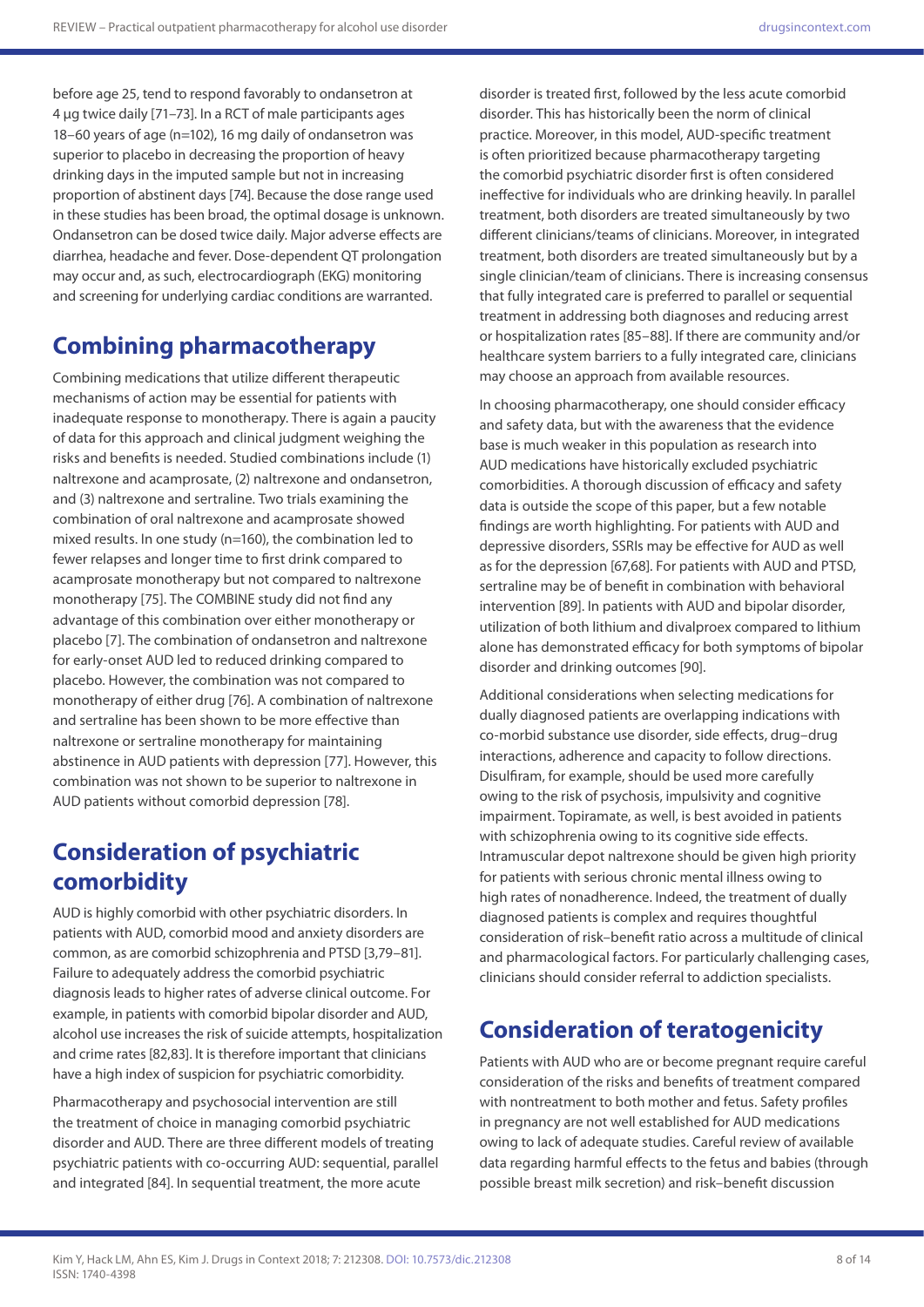with the patient is essential. When available, a referral to or a consultation with a reproductive medicine specialist is most appropriate.

## **Combining medications with psychosocial treatments**

There are no clinical trials comparing pharmacotherapy to psychosocial treatments for AUD. There is a lack of evidence to support 'pairing' of a particular pharmacotherapy with a specific psychosocial intervention. The COMBINE Study did not find either medication combined with psychosocial treatment (e.g., cognitive behavioral therapy [CBT], 12-step facilitation, motivational interviewing, etc.) to be superior to either medication monotherapy or psychosocial intervention without any medication [7]. We suggest offering any evidencebased psychosocial intervention available without necessarily attempting to pair it with a particular pharmacotherapy.

### **Future directions: personalized medicine**

As in other medical and psychiatric disorders, personalized medicine is gaining momentum as the future direction of patient care. It is well established that AUD is a heterogeneous disorder owing to the complex interaction of an individual's genetic makeup and environmental stress, which manifests in a wide spectrum of severity in drinking patterns, motivation for drinking, alcohol-related adverse consequences, and co-occurring psychiatric or substance use disorders [91,92]. It is, then, no surprise that we do not have one treatment that uniformly demonstrates effectiveness for every AUD patient. Research studies into personalized approaches to AUD consider genetic variations, epigenetic modifications, symptom clusters and brain imaging to tailor treatments to the idiosyncrasies of the individual patient. More research is needed, however, before this approach can be made widely available.

# **Summary and concluding remarks**

Pharmacotherapy is necessary despite the availability of effective psychosocial treatment options owing to high relapse rates with psychosocial intervention alone. Pharmacotherapy alters the reinforcing effects of alcohol and understanding of AUD neurobiology is useful for informed prescribing practice. Goals of treatment are either abstinence or reduction of heavy drinking (i.e., harm reduction) and both options have benefits. Moderate-to-severe AUD patients should be offered pharmacotherapy in addition to evidence-based psychosocial treatment. Any evidence-based psychosocial intervention may be offered and does not need to be paired with a specific drug treatment. Naltrexone and acamprosate are recommended for initial consideration. Depot formulation is available for naltrexone to improve adherence. Naltrexone is contraindicated for those with severe liver disease or with concurrent opioid use; acamprosate is recommended for individuals with a contraindication to naltrexone. Disulfiram should be reserved for those with high motivation to maintain abstinence and are willing to undertake supervised prescription. Off-label agents should be considered when on-label medications are ineffective, not tolerated, or contraindicated. For all medications, informed consent and careful consideration of comorbid medical and psychiatric diagnoses are critical to improve clinical outcome. Given the heterogeneity of the illness, tailoring treatment to the individual patient's unique history, makeup and symptomatology is important and will continue to gain momentum as the standard of care for clinical practice.

Pharmacotherapy for AUD is effective, cost-efficient and evidence-based. As there is no sweeping panacea for this heterogeneous and difficult-to-treat disorder, clinicians should have multiple treatment methods available in their toolbox to improve health outcomes. Expanding patient access to pharmacotherapeutic options is one such way that has the potential to be helpful for this population with unmet requirements.

**Disclosure and potential conflicts of interest:** The authors have declared that there are no conflicts of interest regarding this unfunded study. The International Committee of Medical Journal Editors (ICMJE) Potential Conflicts of Interests form for the authors are available for download at: <http://www.drugsincontext.com/wp-content/uploads/2018/01/dic.212308-COI.pdf>

Acknowledgments: Jungjin Kim conceived the idea, supervised the preparation of the manuscript, streamlined and provided the final edits. Youngjung Kim provided substantial contributions to the literature review, the writing of the manuscript and designed the final figure and the table. Laura Hack provided substantial contributions to the review and writing of the manuscript and the creation of the table. Elizabeth Ahn provided contribution to the literature review and writing of the manuscript.

**Funding declaration:** There was no funding associated with this article.

**Copyright:** Copyright © 2018 Kim Y, Hack LM, Ahn ES, Kim J. Published by Drugs in Context under Creative Commons License Deed CC BY NC ND 4.0 which allows anyone to copy, distribute, and transmit the article provided it is properly attributed in the manner specified below. No commercial use without permission.

**Correct attribution:** Copyright © 2018 Kim Y, Hack LM, Ahn ES, Kim J. [https://doi.org/10.7573/dic.212308.](https://doi.org/10.7573/dic.212308) Published by Drugs in Context under Creative Commons License Deed CC BY NC ND 4.0.

**Article URL:** <http://www.drugsincontext.com/practical-outpatient-pharmacotherapy-for-alcohol-use-disorder>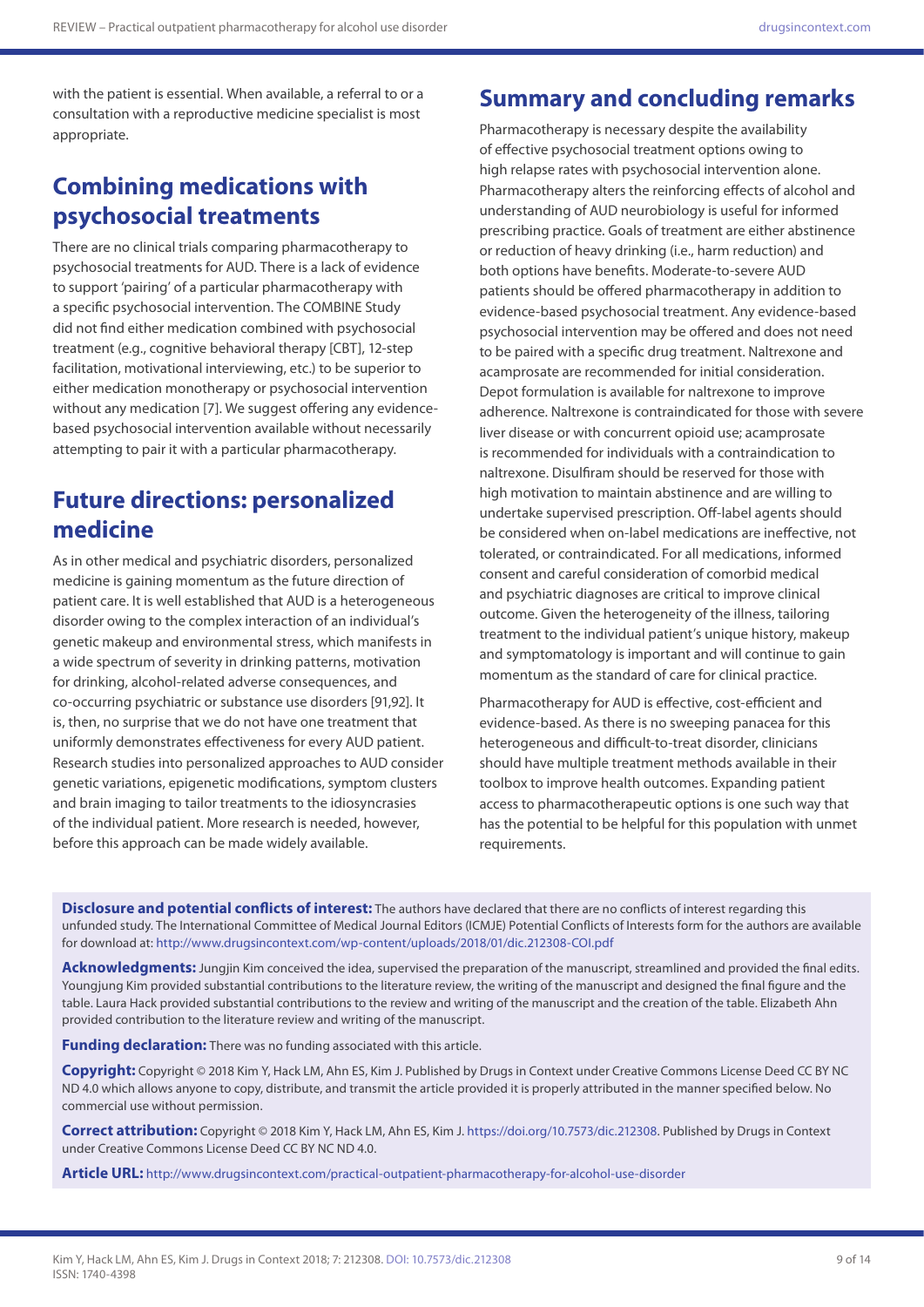**Correspondence:** Jungjin Kim, Department of Psychiatry, Emory University School of Medicine, 12 Executive Park Drive, Suite 331, Atlanta, GA 30329, USA. [jungjin.kim@emory.edu](mailto:jungjin.kim@emory.edu)

**Provenance:** invited; externally peer reviewed.

**Submitted**: 4 December 2017; **Peer review comments to author:** 20 December 2017; **Revised manuscript received:** 14 January 2018; **Accepted:** 15 January 2018; **Publication date:** 7 February 2018.

**Drugs in Context** is published by BioExcel Publishing Ltd. Registered office: Plaza Building, Lee High Road, London, England, SE13 5PT.

BioExcel Publishing Limited is registered in England Number 10038393. VAT GB 252772009.

For all manuscript and submissions enquiries, contact the Editorial office [dic.editorial@bioexcelpublishing.com](mailto:dic.editorial@bioexcelpublishing.com)

For all permissions, rights and reprints, contact David Hughes [david.hughes@bioexcelpublishing.com](mailto:david.hughes@bioexcelpublishing.com)

## **References**

- 1. Sacks JJ, Gonzales KR, Bouchery EE, Tomedi LE, Brewer RD. 2010 National and state costs of excessive alcohol consumption. Am J Prev Med. 2015;49(5):73–9.<http://dx.doi.org/10.1016/j.amepre.2015.05.031>
- 2. American Psychiatric Association. Diagnostic and Statistical Manual of Mental Disorders Fifth Edition, DSM-5. Arlington, VA, USA; 2013.
- 3. Grant BF, Goldstein RB, Saha TD, Chou SP, Jung J, Zhang H, Pickering RP, Ruan WJ, Smith SM, Huang B, Hasin DS. Epidemiology of DSM-5 alcohol use disorder: results from the national epidemiologic survey on alcohol and related conditions III. JAMA Psychiatry. 2015;72(8):757–66. <http://dx.doi.org/10.1001/jamapsychiatry.2015.0584>
- 4. Collaborators GBDCoD. Global, regional, and national age-sex specific mortality for 264 causes of death, 1980–2016: a systematic analysis for the Global Burden of Disease Study 2016. Lancet. 2017;390(10100):1151–210. [http://dx.doi.org/10.1016/S0140-6736\(17\)32152-9](http://dx.doi.org/10.1016/S0140-6736(17)32152-9)
- 5. Pettinati HM, Weiss RD, Miller WR, Donovan D, Ernst DB, Rounsaville BJ. Medical management treatment manual: a clinical research guide for medically trained clinicians providing pharmacotherapy as part of the treatment for alcohol dependence. Bethesda (MD): US DHHS; 2004. Available at:

<https://pubs.niaaa.nih.gov/publications/combine/index.htm>[Last accessed: 12 January 2018].

6. Alcohol-Use disorders: diagnosis, assessment and management of harmful drinking and alcohol dependence. Leicester: National Collaborating Centre for Mental Health; 2011. Available at:

<https://www.ncbi.nlm.nih.gov/pubmed/22624177> [Last accessed: 12 January 2018].

- 7. Anton RF, O'Malley SS, Ciraulo DA, Cisler RA, Couper D, Donovan DM, Gastfriend DR, Hosking JD, Johnson BA, LoCastro JS, Longabaugh R, Mason BJ, Mattson ME, Miller WR, Pettinati HM, Randall CL, Swift R, Weiss RD, Williams LD, Zweben A, Group CSR. Combined pharmacotherapies and behavioral interventions for alcohol dependence: the COMBINE study: a randomized controlled trial. JAMA. 2006;295(17):2003–17. <http://dx.doi.org/10.1001/jama.295.17.2003>
- 8. Akbar M, Egli M, Cho YE, Song BJ, Noronha A. Medications for alcohol use disorders: an overview. Pharmacol Ther. 2017;pii:S0163-7258(17)30291-7.<http://dx.doi.org/10.1016/j.pharmthera.2017.11.007>
- 9. National Survey of Substance Abuse Treatment Services (N-SSATS): 2013, Data on substance abuse treatment facilities. Rockville, MD: Substance Abuse and Mental Health Services Administration; 2014. Available at: [https://wwwdasis.samhsa.gov/dasis2/nssats/2013\\_nssats\\_rpt.pdf](https://wwwdasis.samhsa.gov/dasis2/nssats/2013_nssats_rpt.pdf) [Last accessed: 12 January 2018].
- 10. Harris AH, Kivlahan DR, Bowe T, Humphreys KN. Pharmacotherapy of alcohol use disorders in the Veterans Health Administration. Psychiatr Serv. 2010;61(4):392–8. <http://dx.doi.org/10.1176/ps.2010.61.4.392>
- 11. Reus VI, Fochtmann LJ, Bukstein O, Eyler AE, Hilty DM, Horvitz-Lennon M, Mahoney J, Pasic J, Weaver M, Wills CD, McIntyre J, Kidd J, Yager J, Hong SH. The American Psychiatric Association Practice guideline for the pharmacological treatment of patients with alcohol use disorder. Am J Psychiatry. 2018;175(1):86–90.<http://dx.doi.org/10.1176/appi.ajp.2017.1750101>
- 12. Hasin DS, Wall M, Witkiewitz K, Kranzler HR, Falk D, Litten R, Mann K, O'Malley SS, Scodes J, Robinson RL, Anton R, Alcohol Clinical Trials Initiative Workgroup. Change in non-abstinent WHO drinking risk levels and alcohol dependence: a 3 year follow-up study in the US general population. Lancet Psychiatry. 2017;4(6):469–76. [http://dx.doi.org/10.1016/S2215-0366\(17\)30130-X](http://dx.doi.org/10.1016/S2215-0366(17)30130-X)
- 13. Ritter A, Cameron J. A review of the efficacy and effectiveness of harm reduction strategies for alcohol, tobacco and illicit drugs. Drug Alcohol Rev. 2006;25(6):611–24.<http://dx.doi.org/10.1080/09595230600944529>
- 14. van Amsterdam J, van den Brink W. Reduced-risk drinking as a viable treatment goal in problematic alcohol use and alcohol dependence. J Psychopharmacol. 2013;27(11):987–97.<http://dx.doi.org/10.1177/0269881113495320>
- 15. Ostroumov A, Dani JA. Convergent neuronal plasticity and metaplasticity mechanisms of stress, nicotine, and alcohol. Annu Rev Pharmacol Toxicol. 2017;58:547–66.<http://dx.doi.org/10.1146/annurev-pharmtox-010617-052735>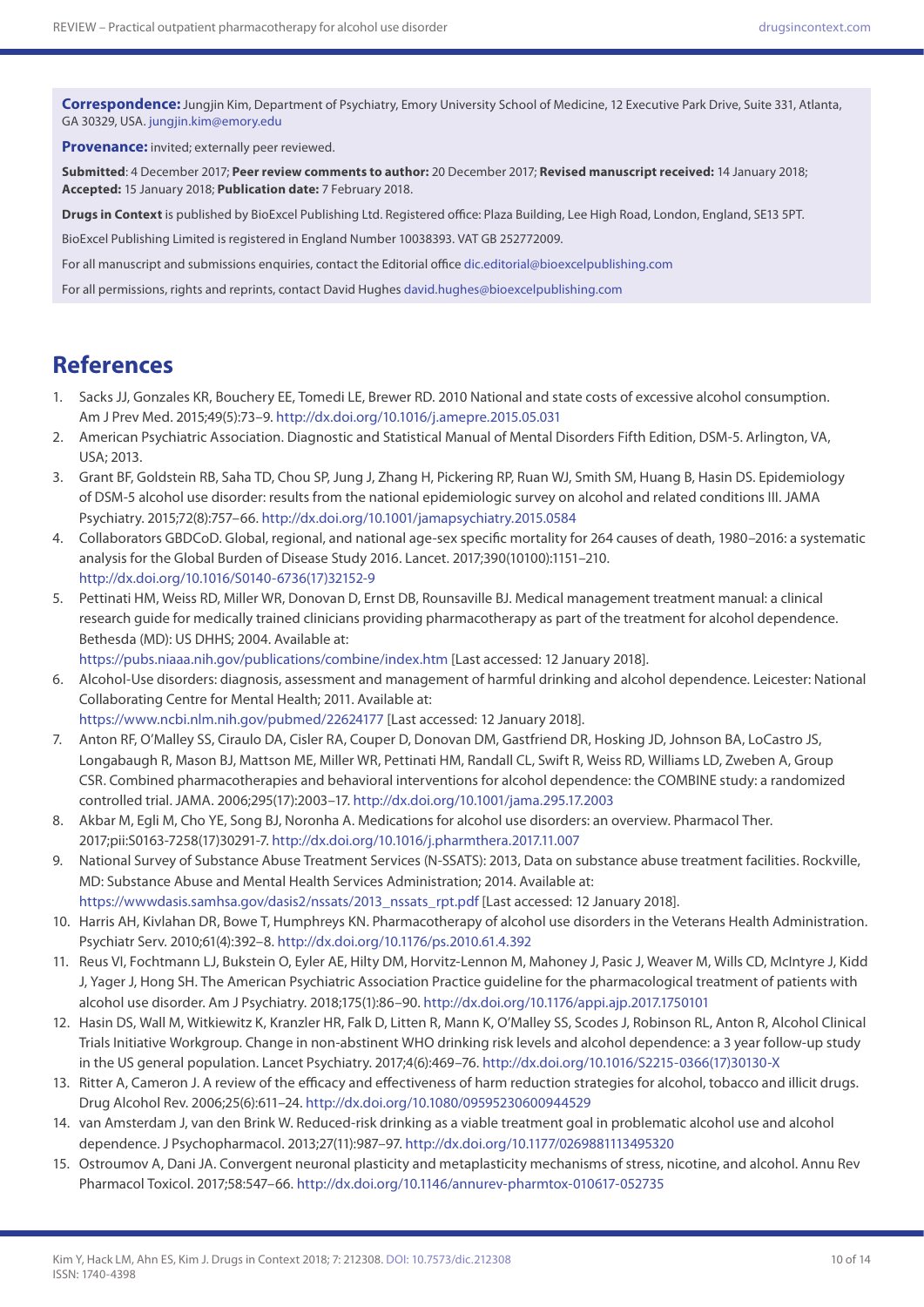- 16. Cui C, Noronha A, Morikawa H, Alvarez VA, Stuber GD, Szumlinski KK, Kash TL, Roberto M, Wilcox MV. New insights on neurobiological mechanisms underlying alcohol addiction. Neuropharmacology. 2013;67:223–32. <http://dx.doi.org/10.1016/j.neuropharm.2012.09.022>
- 17. Kyzar EJ, Pandey SC. Molecular mechanisms of synaptic remodeling in alcoholism. Neurosci Lett. 2015;601:11–9. <http://dx.doi.org/10.1016/j.neulet.2015.01.051>
- 18. Yardley MM, Ray LA. Medications development for the treatment of alcohol use disorder: insights into the predictive value of animal and human laboratory models. Addict Biol. 2017;22(3):581–615.<http://dx.doi.org/10.1111/adb.12349>
- 19. Trevisan LA, Boutros N, Petrakis IL, Krystal JH. Complications of alcohol withdrawal: pathophysiological insights. Alcohol Health Res World. 1998;22(1):61–6.
- 20. Martinotti G, Nicola MD, Reina D, Andreoli S, Foca F, Cunniff A, Tonioni F, Bria P, Janiri L. Alcohol protracted withdrawal syndrome: the role of anhedonia. Subst Use Misuse. 2008;43(3–4):271–84.<http://dx.doi.org/10.1080/10826080701202429>
- 21. Muckle W, Muckle J, Welch V, Tugwell P. Managed alcohol as a harm reduction intervention for alcohol addiction in populations at high risk for substance abuse. Cochrane Database Syst Rev. 2012;12:CD006747. <http://dx.doi.org/10.1002/14651858.CD006747.pub2>
- 22. Kleber HD, Weiss RD, Anton RF, Rounsaville BJ, George TP, Strain EC, Greenfield SF, Ziedonis DM, Kosten TR, Hennessy G, O'Brien CP, Connery HS, McIntyre JS, Charles SC, Anzia DJ, Nininger JE, Cook IA, Summergrad P, Finnerty MT, Woods SM, Johnson BR, Yager J, Pyles R, Lurie L, Cross CD, Walker RD, Peele R, Barnovitz MA, Gray SH, Shemo JP, Saxena S, Tonnu T, Kunkle R, Albert AB, Fochtmann LJ, Hart C, Regier D, Work Group on Substance Use Disorders, Association Psychiatric Association. Treatment of patients with substance use disorders, second edition. American Psychiatric Association. Am J Psychiatry. 2006;163(8 Suppl):5–82. PubMed PMID:16981488
- 23. Kleber HD, Weiss RD, Anton RF, Jr., George TP, Greenfield SF, Kosten TR, O'Brien CP, Rounsaville BJ, Strain EC, Ziedonis DM, Hennessy G, Connery HS, McIntyre JS, Charles SC, Anzia DJ, Cook IA, Finnerty MT, Johnson BR, Nininger JE, Summergrad P, Woods SM, Yager J, Pyles R, Cross CD, Peele R, Shemo JP, Lurie L, Walker RD, Barnovitz MA, Gray SH, Saxena S, Tonnu T, Kunkle R, Albert AB, Fochtmann LJ, Hart C, Regier D, Work Group on Substance Use Disorders, Association Psychiatric Association. Treatment of patients with substance use disorders, second edition. American Psychiatric Association. Am J Psychiatry. 2007;164(4 Suppl):5–123. PubMed PMID:17569411
- 24. Medication for the treatment of alcohol use disorder: a brief guide. Rockville (MD): Substance Abuse and Mental Health Services Administration and National Institute on Alcohol Abuse and Alcoholism; 2015. Available at: <https://store.samhsa.gov/shin/content//SMA15-4907/SMA15-4907.pdf>[Last accessed: 12 January 2018].
- 25. Incorporating alcohol pharmacotherapies into medical practice. Rockville (MD): Substance Abuse and Mental Health Services Administration; 2009. Available at:<https://www.ncbi.nlm.nih.gov/books/NBK65180> [Last accessed: 12 January 2018].
- 26. Rosner S, Hackl-Herrwerth A, Leucht S, Vecchi S, Srisurapanont M, Soyka M. Opioid antagonists for alcohol dependence. Cochrane Database Syst Rev. 2010(12):CD001867.<http://dx.doi.org/10.1002/14651858.CD001867.pub2>
- 27. Jonas DE, Amick HR, Feltner C, Bobashev G, Thomas K, Wines R, Kim MM, Shanahan E, Gass CE, Rowe CJ, Garbutt JC. Pharmacotherapy for adults with alcohol use disorders in outpatient settings: a systematic review and meta-analysis. JAMA. 2014;311(18):1889–900.<http://dx.doi.org/10.1001/jama.2014.3628>
- 28. Schacht JP, Anton RF, Voronin KE, Randall PK, Li X, Henderson S, Myrick H. Interacting effects of naltrexone and OPRM1 and DAT1 variation on the neural response to alcohol cues. Neuropsychopharmacology. 2013;38(3):414–22. <http://dx.doi.org/10.1038/npp.2012.195>
- 29. Schacht JP, Randall PK, Latham PK, Voronin KE, Book SW, Myrick H, Anton RF. Predictors of naltrexone response in a randomized trial: reward-related brain activation, OPRM1 genotype, and smoking status. Neuropsychopharmacology. 2017;42(13):2640–53. <http://dx.doi.org/10.1038/npp.2017.74>
- 30. Chamorro AJ, Marcos M, Miron-Canelo JA, Pastor I, Gonzalez-Sarmiento R, Laso FJ. Association of micro-opioid receptor (OPRM1) gene polymorphism with response to naltrexone in alcohol dependence: a systematic review and meta-analysis. Addict Biol. 2012;17(3):505–12.<http://dx.doi.org/10.1111/j.1369-1600.2012.00442.x>
- 31. Galloway GP, Koch M, Cello R, Smith DE. Pharmacokinetics, safety, and tolerability of a depot formulation of naltrexone in alcoholics: an open-label trial. BMC Psychiatry. 2005;5:18.<http://dx.doi.org/10.1186/1471-244X-5-18>
- 32. Volpicelli JR, Rhines KC, Rhines JS, Volpicelli LA, Alterman AI, O'Brien CP. Naltrexone and alcohol dependence. Role of subject compliance. Arch Gen Psychiatry. 1997;54(8):737–42.<http://dx.doi.org/10.1001/archpsyc.1997.01830200071010>
- 33. Gastfriend DR. Intramuscular extended-release naltrexone: current evidence. Ann N Y Acad Sci. 2011;1216:144–66. <http://dx.doi.org/10.1111/j.1749-6632.2010.05900.x>
- 34. Garbutt JC, Kranzler HR, O'Malley SS, Gastfriend DR, Pettinati HM, Silverman BL, Loewy JW, Ehrich EW, Vivitrex Study G. Efficacy and tolerability of long-acting injectable naltrexone for alcohol dependence: a randomized controlled trial. JAMA. 2005;293(13):1617–25. <http://dx.doi.org/10.1001/jama.293.13.1617>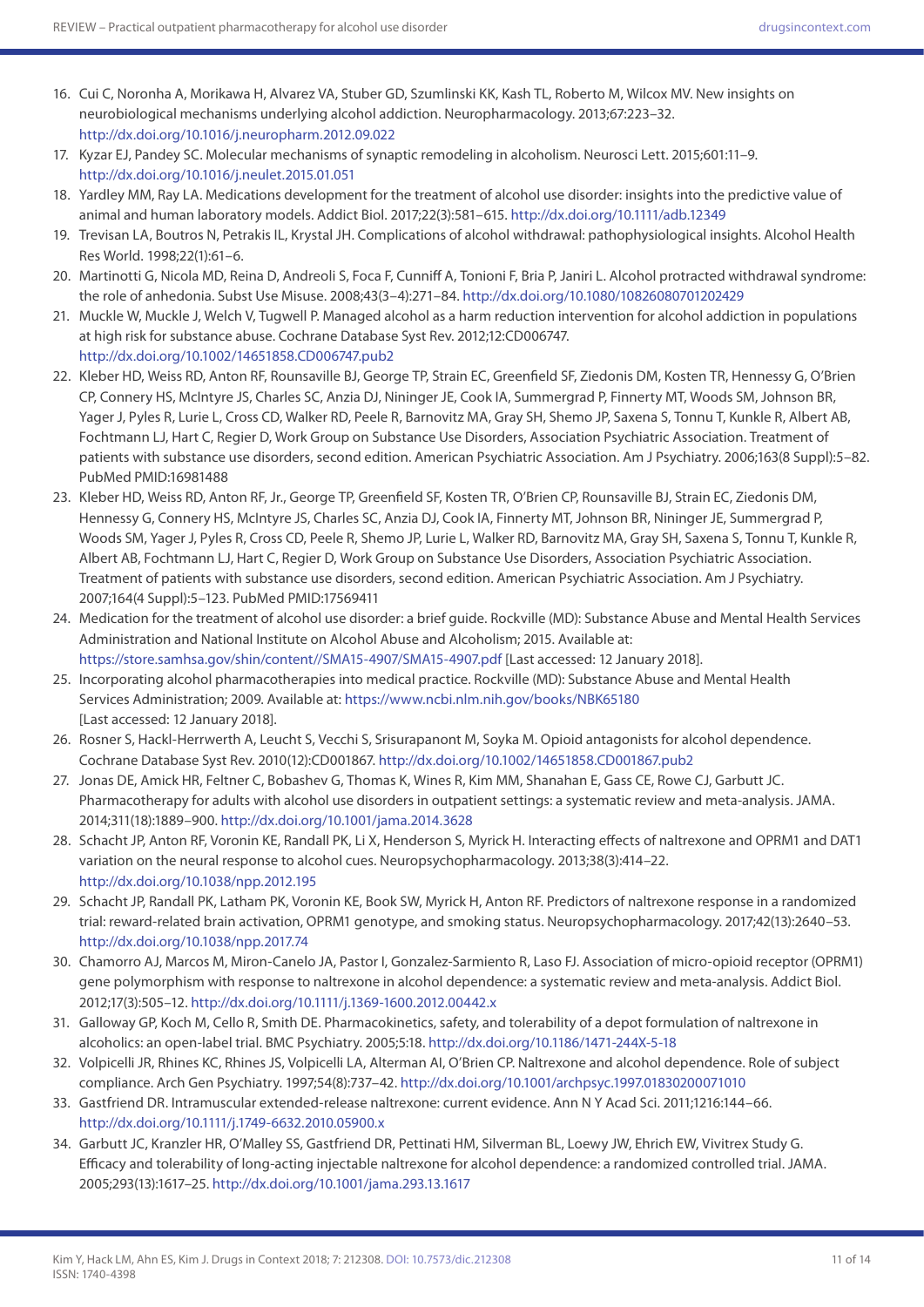- 35. Kranzler HR, Wesson DR, Billot L, Drug Abuse Sciences Naltrexone Depot Study G. Naltrexone depot for treatment of alcohol dependence: a multicenter, randomized, placebo-controlled clinical trial. Alcohol Clin Exp Res. 2004;28(7):1051–9. <http://dx.doi.org/10.1097/01.ALC.0000130804.08397.29>
- 36. Whitworth AB, Fischer F, Lesch OM, Nimmerrichter A, Oberbauer H, Platz T, Potgieter A, Walter H, Fleischhacker WW. Comparison of acamprosate and placebo in long-term treatment of alcohol dependence. Lancet. 1996;347(9013):1438–42. [http://dx.doi.org/10.1016/S0140-6736\(96\)91682-7](http://dx.doi.org/10.1016/S0140-6736(96)91682-7)
- 37. Stahl SM. Prescriber's Guide: Stahl's Essential Psychopharmacology, 5th Edition. New York, NY, USA: Cambridge University Press; 2014.
- 38. Rosner S, Hackl-Herrwerth A, Leucht S, Lehert P, Vecchi S, Soyka M. Acamprosate for alcohol dependence. Cochrane Database Syst Rev. 2010(9):CD004332.<http://dx.doi.org/10.1002/14651858.CD004332.pub2>
- 39. Mann K, Lehert P, Morgan MY. The efficacy of acamprosate in the maintenance of abstinence in alcohol-dependent individuals: results of a meta-analysis. Alcohol Clin Exp Res. 2004;28(1):51–63.<http://dx.doi.org/10.1097/01.ALC.0000108656.81563.05>
- 40. Donovan DM, Anton RF, Miller WR, Longabaugh R, Hosking JD, Youngblood M, Group CSR. Combined pharmacotherapies and behavioral interventions for alcohol dependence (The COMBINE Study): examination of posttreatment drinking outcomes. J Stud Alcohol Drugs. 2008;69(1):5–13.<http://dx.doi.org/10.15288/jsad.2008.69.5>
- 41. Hald J, Jacobsen E. A drug sensitizing the organism to ethyl alcohol. Lancet. 1948;2(6539):1001–4. PubMed PMID:18103475
- 42. Suh JJ, Pettinati HM, Kampman KM, O'Brien CP. The status of disulfiram: a half of a century later. J Clin Psychopharmacol. 2006;26(3):290–302. <http://dx.doi.org/10.1097/01.jcp.0000222512.25649.08>
- 43. Chick J. Safety issues concerning the use of disulfiram in treating alcohol dependence. Drug Saf. 1999;20(5):427–35. <http://dx.doi.org/10.2165/00002018-199920050-00003>
- 44. Fuller RK, Branchey L, Brightwell DR, Derman RM, Emrick CD, Iber FL, James KE, Lacoursiere RB, Lee KK, Lowenstam I, Maany I, Neiderhiser D, Nocks JJ, Shaw S. Disulfiram treatment of alcoholism. A Veterans Administration cooperative study. JAMA. 1986;256(11):1449–55.<http://dx.doi.org/10.1001/jama.1986.03380110055026>
- 45. Laaksonen E, Koski-Jannes A, Salaspuro M, Ahtinen H, Alho H. A randomized, multicentre, open-label, comparative trial of disulfiram, naltrexone and acamprosate in the treatment of alcohol dependence. Alcohol Alcohol. 2008;43(1):53–61. <http://dx.doi.org/10.1093/alcalc/agm136>
- 46. Johnson BA, Ait-Daoud N. Topiramate in the new generation of drugs: efficacy in the treatment of alcoholic patients. Curr Pharm Des. 2010;16(19):2103–12.<http://dx.doi.org/10.2174/138161210791516404>
- 47. Blodgett JC, Del Re AC, Maisel NC, Finney JW. A meta-analysis of topiramate's effects for individuals with alcohol use disorders. Alcohol Clin Exp Res. 2014;38(6):1481–8. <http://dx.doi.org/10.1111/acer.12411>
- 48. Palpacuer C, Duprez R, Huneau A, Locher C, Boussageon R, Laviolle B, Naudet F. Pharmacologically controlled drinking in the treatment of alcohol dependence or alcohol use disorders: a systematic review with direct and network meta-analyses on nalmefene, naltrexone, acamprosate, baclofen and topiramate. Addiction. 2017;113(2):220–37. <http://dx.doi.org/10.1111/add.13974>
- 49. Pani PP, Trogu E, Pacini M, Maremmani I. Anticonvulsants for alcohol dependence. Cochrane Database Syst Rev. 2014(2):CD008544. <http://dx.doi.org/10.1002/14651858.CD008544.pub2>
- 50. Mason BJ, Quello S, Goodell V, Shadan F, Kyle M, Begovic A. Gabapentin treatment for alcohol dependence: a randomized clinical trial. JAMA Intern Med. 2014;174(1):70–7. <http://dx.doi.org/10.1001/jamainternmed.2013.11950>
- 51. Anton RF, Myrick H, Wright TM, Latham PK, Baros AM, Waid LR, Randall PK. Gabapentin combined with naltrexone for the treatment of alcohol dependence. Am J Psychiatry. 2011;168(7):709–17. <http://dx.doi.org/10.1176/appi.ajp.2011.10101436>
- 52. Schifano F. Misuse and abuse of pregabalin and gabapentin: cause for concern? CNS Drugs. 2014;28(6):491–6. <http://dx.doi.org/10.1007/s40263-014-0164-4>
- 53. Addolorato G, Caputo F, Capristo E, Domenicali M, Bernardi M, Janiri L, Agabio R, Colombo G, Gessa GL, Gasbarrini G. Baclofen efficacy in reducing alcohol craving and intake: a preliminary double-blind randomized controlled study. Alcohol Alcohol. 2002;37(5):504–8.<http://dx.doi.org/10.1093/alcalc/37.5.504>
- 54. Addolorato G, Leggio L, Ferrulli A, Cardone S, Vonghia L, Mirijello A, Abenavoli L, D'Angelo C, Caputo F, Zambon A, Haber PS, Gasbarrini G. Effectiveness and safety of baclofen for maintenance of alcohol abstinence in alcohol-dependent patients with liver cirrhosis: randomised, double-blind controlled study. Lancet. 2007;370(9603):1915–22. [http://dx.doi.org/10.1016/S0140-6736\(07\)61814-5](http://dx.doi.org/10.1016/S0140-6736(07)61814-5)
- 55. Garbutt JC, Kampov-Polevoy AB, Gallop R, Kalka-Juhl L, Flannery BA. Efficacy and safety of baclofen for alcohol dependence: a randomized, double-blind, placebo-controlled trial. Alcohol Clin Exp Res. 2010;34(11):1849–57. <http://dx.doi.org/10.1111/j.1530-0277.2010.01273.x>
- 56. Muller CA, Geisel O, Pelz P, Higl V, Kruger J, Stickel A, Beck A, Wernecke KD, Hellweg R, Heinz A. High-dose baclofen for the treatment of alcohol dependence (BACLAD study): a randomized, placebo-controlled trial. Eur Neuropsychopharmacol. 2015;25(8):1167–77.<http://dx.doi.org/10.1016/j.euroneuro.2015.04.002>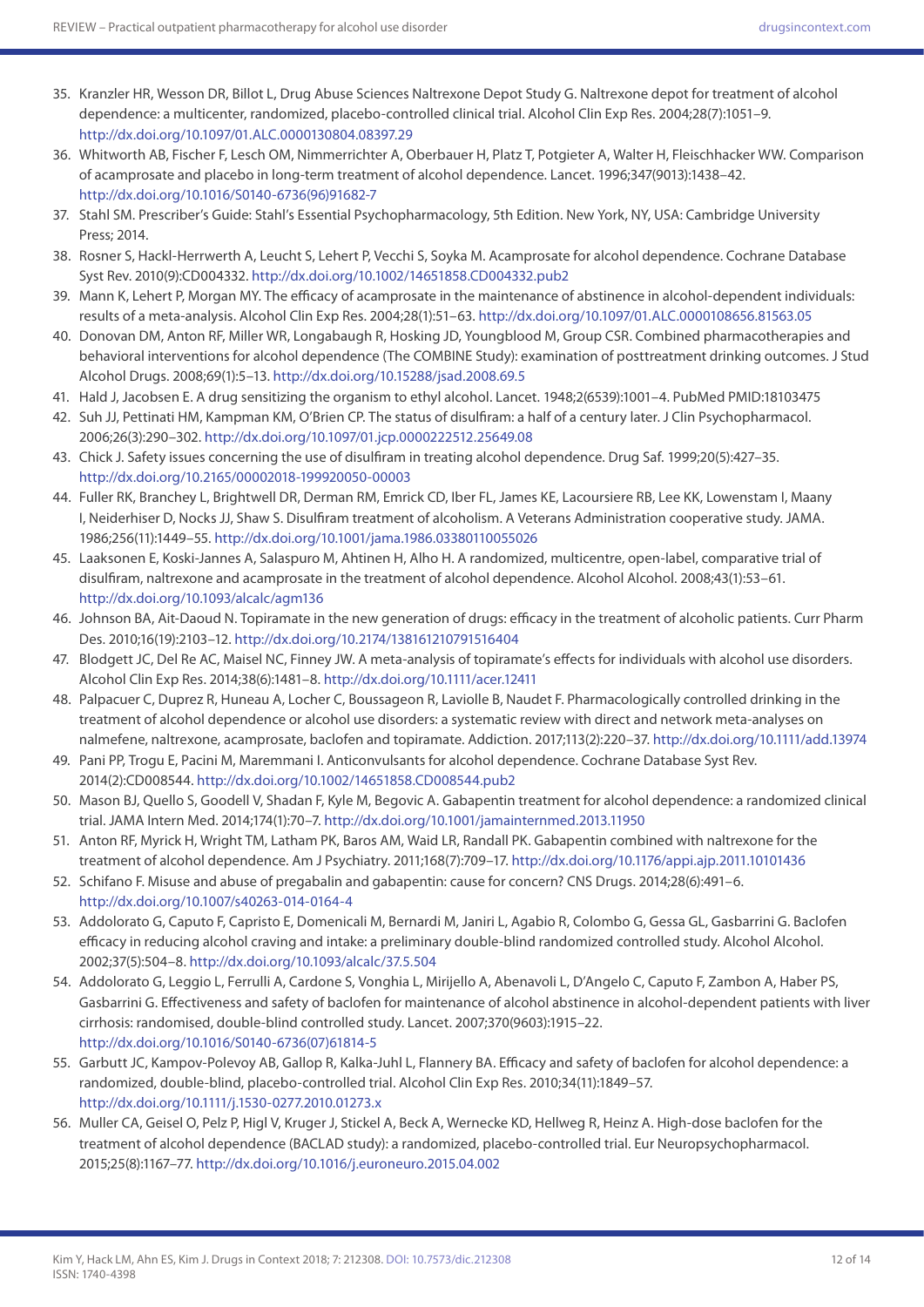- 57. Beraha EM, Salemink E, Goudriaan AE, Bakker A, de Jong D, Smits N, Zwart JW, Geest DV, Bodewits P, Schiphof T, Defourny H, van Tricht M, van den Brink W, Wiers RW. Efficacy and safety of high-dose baclofen for the treatment of alcohol dependence: a multicentre, randomised, double-blind controlled trial. Eur Neuropsychopharmacol. 2016;26(12):1950–9. <http://dx.doi.org/10.1016/j.euroneuro.2016.10.006>
- 58. Reynaud M, Aubin HJ, Trinquet F, Zakine B, Dano C, Dematteis M, Trojak B, Paille F, Detilleux M. A randomized, placebo-controlled study of high-dose baclofen in alcohol-dependent patients-The ALPADIR Study. Alcohol Alcohol. 2017;52(4):439–46. <http://dx.doi.org/10.1093/alcalc/agx030>
- 59. Karhuvaara S, Simojoki K, Virta A, Rosberg M, Loyttyniemi E, Nurminen T, Kallio A, Makela R. Targeted nalmefene with simple medical management in the treatment of heavy drinkers: a randomized double-blind placebo-controlled multicenter study. Alcohol Clin Exp Res. 2007;31(7):1179–87. <http://dx.doi.org/10.1111/j.1530-0277.2007.00401.x>
- 60. Palpacuer C, Laviolle B, Boussageon R, Reymann JM, Bellissant E, Naudet F. Risks and benefits of nalmefene in the treatment of adult alcohol dependence: a systematic literature review and meta-analysis of published and unpublished double-blind randomized controlled trials. PLoS Med. 2015;12(12):e1001924.<http://dx.doi.org/10.1371/journal.pmed.1001924>
- 61. Naudet F, Palpacuer C, Boussageon R, Laviolle B. Evaluation in alcohol use disorders insights from the nalmefene experience. BMC Med. 2016;14(1):119. <http://dx.doi.org/10.1186/s12916-016-0664-9>
- 62. Skala K, Caputo F, Mirijello A, Vassallo G, Antonelli M, Ferrulli A, Walter H, Lesch O, Addolorato G. Sodium oxybate in the treatment of alcohol dependence: from the alcohol withdrawal syndrome to the alcohol relapse prevention. Expert Opin Pharmacother. 2014;15(2):245–57.<http://dx.doi.org/10.1517/14656566.2014.863278>
- 63. Gallimberti L, Ferri M, Ferrara SD, Fadda F, Gessa GL. gamma-Hydroxybutyric acid in the treatment of alcohol dependence: a double-blind study. Alcohol Clin Exp Res. 1992;16(4):673–6. <http://dx.doi.org/10.1111/j.1530-0277.1992.tb00658.x>
- 64. Leone MA, Vigna-Taglianti F, Avanzi G, Brambilla R, Faggiano F. Gamma-hydroxybutyrate (GHB) for treatment of alcohol withdrawal and prevention of relapses. Cochrane Database Syst Rev. 2010(2):CD006266. <http://dx.doi.org/10.1002/14651858.CD006266.pub2>
- 65. Schacht JP, Anton RF, Randall PK, Li X, Henderson S, Myrick H. Varenicline effects on drinking, craving and neural reward processing among non-treatment-seeking alcohol-dependent individuals. Psychopharmacology (Berl). 2014;231(18):3799–807. <http://dx.doi.org/10.1007/s00213-014-3518-1>
- 66. Litten RZ, Ryan ML, Fertig JB, Falk DE, Johnson B, Dunn KE, Green AI, Pettinati HM, Ciraulo DA, Sarid-Segal O, Kampman K, Brunette MF, Strain EC, Tiouririne NA, Ransom J, Scott C, Stout R, Group NS. A double-blind, placebo-controlled trial assessing the efficacy of varenicline tartrate for alcohol dependence. J Addict Med. 2013;7(4):277–86. <http://dx.doi.org/10.1097/ADM.0b013e31829623f4>
- 67. Nunes EV, Levin FR. Treatment of depression in patients with alcohol or other drug dependence: a meta-analysis. JAMA. 2004;291(15):1887–96. <http://dx.doi.org/10.1001/jama.291.15.1887>
- 68. Iovieno N, Tedeschini E, Bentley KH, Evins AE, Papakostas GI. Antidepressants for major depressive disorder and dysthymic disorder in patients with comorbid alcohol use disorders: a meta-analysis of placebo-controlled randomized trials. J Clin Psychiatry. 2011;72(8):1144–51.<http://dx.doi.org/10.4088/JCP.10m06217>
- 69. Brady KT, Sonne S, Anton RF, Randall CL, Back SE, Simpson K. Sertraline in the treatment of co-occurring alcohol dependence and posttraumatic stress disorder. Alcohol Clin Exp Res. 2005;29(3):395–401.<http://dx.doi.org/10.1097/01.ALC.0000156129.98265.57>
- 70. Han DH, Kim SM, Choi JE, Min KJ, Renshaw PF. Adjunctive aripiprazole therapy with escitalopram in patients with co-morbid major depressive disorder and alcohol dependence: clinical and neuroimaging evidence. J Psychopharmacol. 2013;27(3):282–91. <http://dx.doi.org/10.1177/0269881112472563>
- 71. Kranzler HR, Pierucci-Lagha A, Feinn R, Hernandez-Avila C. Effects of ondansetron in early- versus late-onset alcoholics: a prospective, open-label study. Alcohol Clin Exp Res. 2003;27(7):1150–5. <http://dx.doi.org/10.1097/01.ALC.0000075547.77464.76>
- 72. Johnson BA, Roache JD, Javors MA, DiClemente CC, Cloninger CR, Prihoda TJ, Bordnick PS, Ait-Daoud N, Hensler J. Ondansetron for reduction of drinking among biologically predisposed alcoholic patients: a randomized controlled trial. JAMA. 2000;284(8):963–71.<http://dx.doi.org/10.1001/jama.284.8.963>
- 73. Johnson BA, Roache JD, Ait-Daoud N, Zanca NA, Velazquez M. Ondansetron reduces the craving of biologically predisposed alcoholics. Psychopharmacology (Berl). 2002;160(4):408–13.<http://dx.doi.org/10.1007/s00213-002-1002-9>
- 74. Corrêa Filho JM, Baltieri DA. A pilot study of full-dose ondansetron to treat heavy-drinking men withdrawing from alcohol in Brazil. Addict Behav. 2013;38(4):2044–51.<http://dx.doi.org/10.1016/j.addbeh.2012.12.018>
- 75. Kiefer F, Jahn H, Tarnaske T, Helwig H, Briken P, Holzbach R, Kampf P, Stracke R, Baehr M, Naber D, Wiedemann K. Comparing and combining naltrexone and acamprosate in relapse prevention of alcoholism: a double-blind, placebo-controlled study. Arch Gen Psychiatry. 2003;60(1):92–9.<http://dx.doi.org/10.1001/archpsyc.60.1.92>
- 76. Ait-Daoud N, Johnson BA, Prihoda TJ, Hargita ID. Combining ondansetron and naltrexone reduces craving among biologically predisposed alcoholics: preliminary clinical evidence. Psychopharmacology (Berl). 2001;154(1):23–7. <http://dx.doi.org/10.1007/s002130000607>